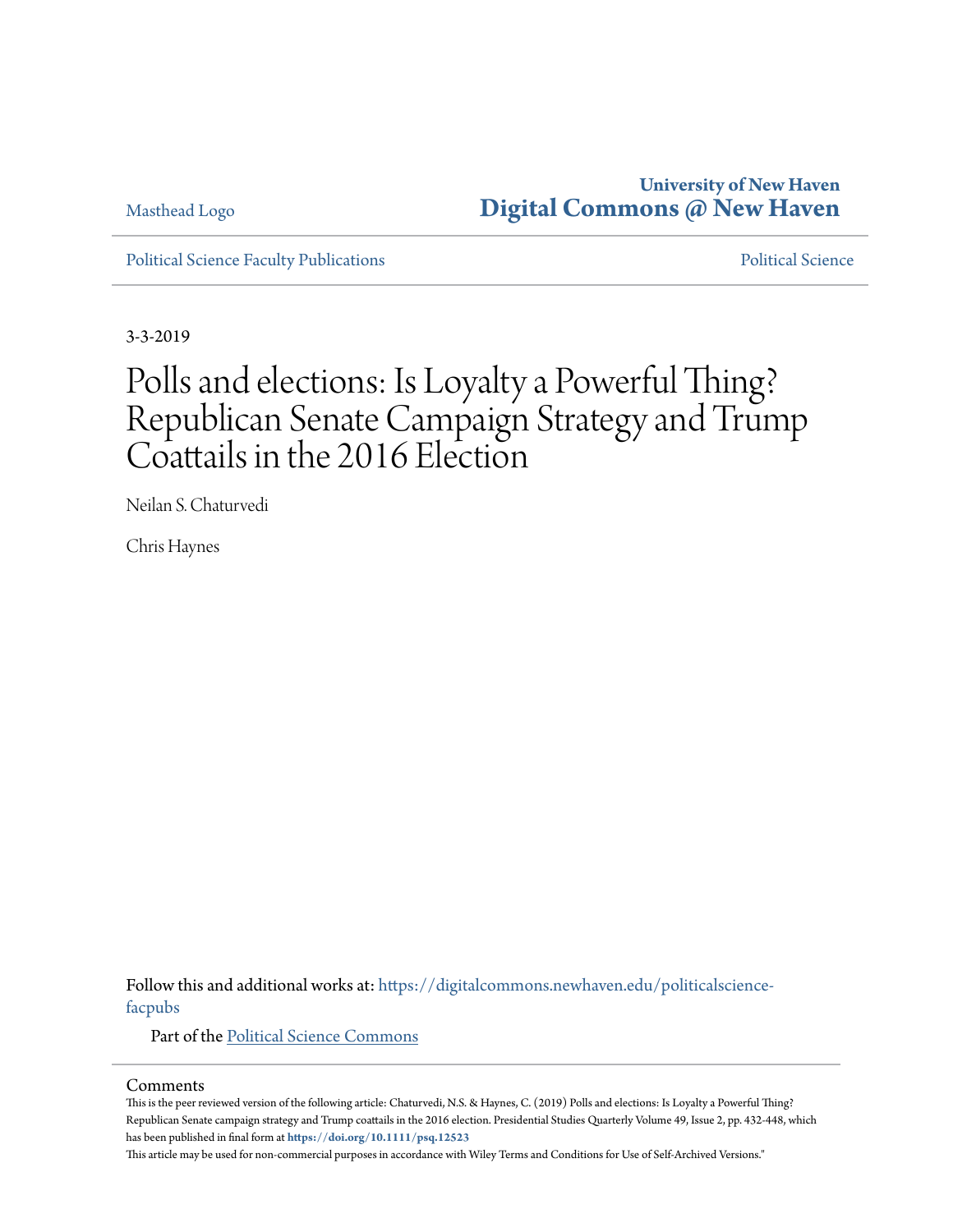# **Is Loyalty a Powerful Thing? Republican Senate Campaign Strategy and Trump Coattails in the 2016 Election**

Neilan S. Chaturvedi *Assistant Professor of Political Science California State Polytechnic University, Pomona*

> Chris Haynes *Assistant Professor of Political Science University of New Haven*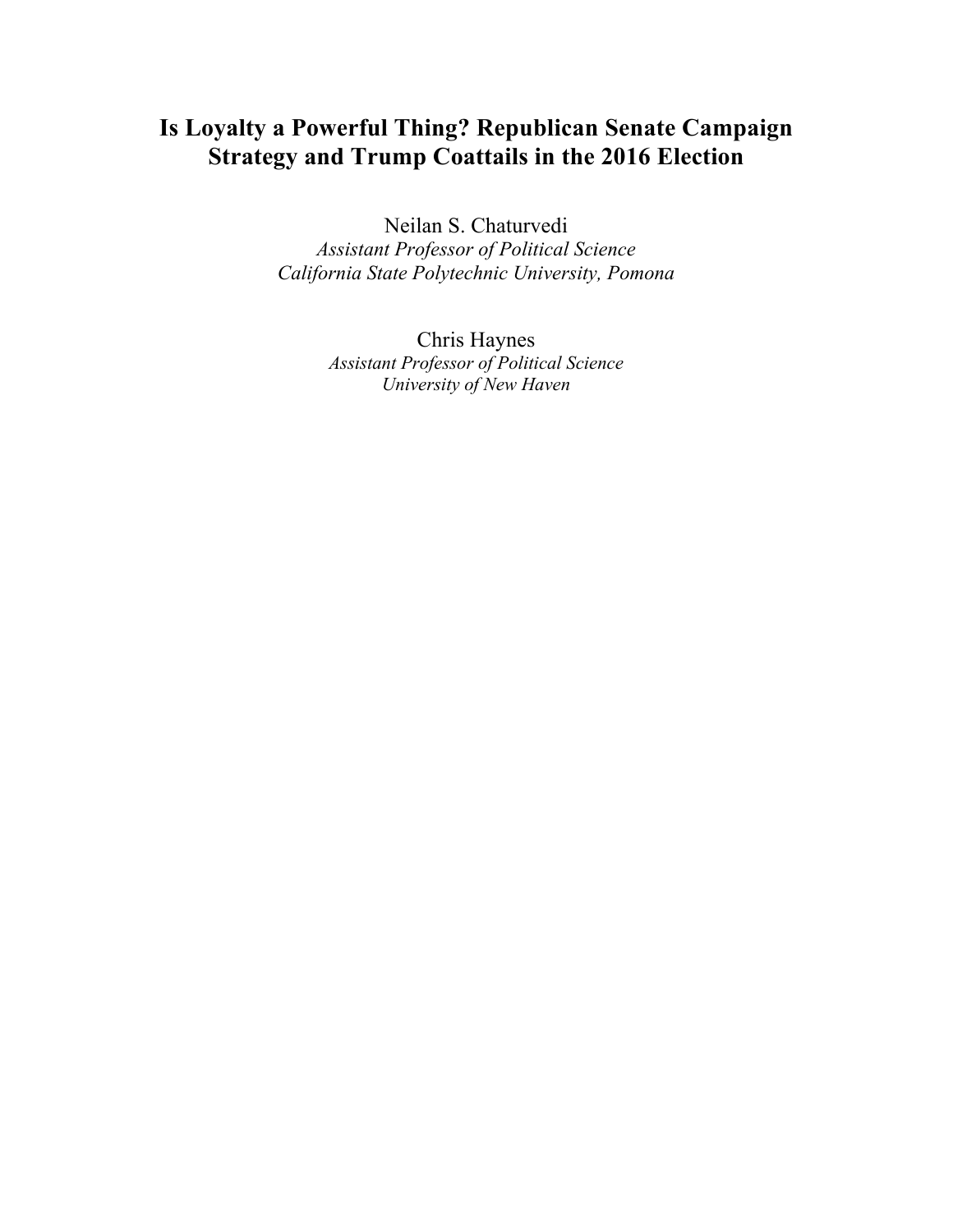The presidential election of 2016 proved to be a challenging one for Republican candidates. At the top of their ticket was Donald J. Trump, a polarizing presidential candidate whose popularity with his base was only rivaled by his unpopularity with his opposition. Trump was quickly known for his divisive rhetoric on race, policy, and foreign relations. His rhetoric grew so problematic, that candidates running for other offices faced a difficult decision in which Trump forced many Republicans to think long and hard about the extent to which they embrace, eschew, or remain ambiguous with respect to their party's standard holder.

Comparing Trump to his predecessor, anecdotal evidence from 2008 suggests that presidential coattails for newly elected presidents are indeed real. After all, the case could be made that then-Senator Obama helped elect eight new senators. Scholarly work also legitimizes the idea of presidential coattails. In their seminal work examining presidential coattails and their effect on Senate elections, Campbell and Sumners (1990) find that between 1972 and 1988, presidential coattails have a modest effect on Senate elections in which a ten-percentage-point gain in a party's presidential vote in the state adds approximately two percent to the Senate candidate's vote total. The logic here, of course, is that popular presidential candidates turn out voters who are likely to vote for the candidate's co-partisans down the ballot (Stewart 1987).

Still, Trump presents a unique situation. An unconventional Republican, Trump was not well liked by much of the Republican establishment. As such, the logic of a popular presidential candidate turning out voters does not necessarily apply—or at the very least, candidates cannot rely on this as a means to reelection. That is to say, given his unpredictable campaign, Republican Senate candidates were likely pessimistic about their outlook towards Trump's coattails. So what is the optimal strategy for the Republican Senate candidate?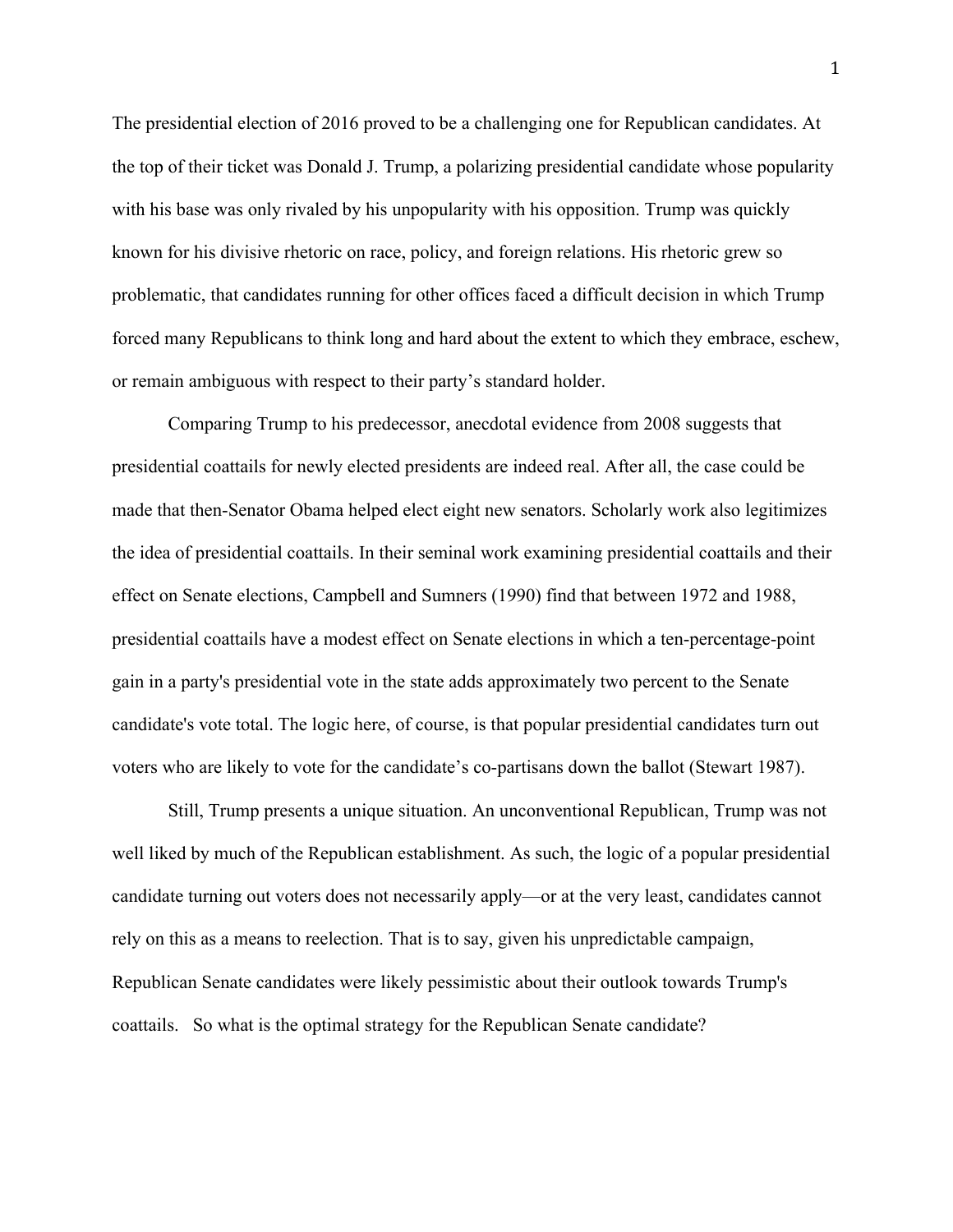In this article, we argue that state politics determines the optimal strategy for candidates who are saddled with a controversial presidential candidate. Indeed, based on our findings, voters reward candidates at varying levels for taking these positions. Specifically, the disloyal strategy worked best in swing states and amongst Democrats, liberals, and Clinton voters. The ambiguous strategy was less effective, but still received gains in appeal amongst independents and liberals.

While previous research examines the effects of candidate issue position taking, the effects of position-taking vis-à-vis presidential standard bearers, common in this digital and media age, is unknown. We then draw on previous work in social psychology to develop our hypothesis on candidate position-taking vis-à-vis co-partisan presidential candidates. Using a series of survey experiments to test the effects of candidate position-taking vis-à-vis Republican presidential nominee Donald Trump in the run-up to the 2016 campaign, we find that the least optimal strategy is to be disloyal or take a position against one's presidential nominee. Moreover, we find that while being ambiguous may help in certain contexts, our survey data suggests that the optimal strategy is to remain loyal until the end. We end by discussing our implications and avenues for future research.

#### **Presidential Coattails and Strategy on Presidential Candidates**

The scholarly literature on candidate positioning suggests that there is logic and perhaps an optimal strategy for Republican candidates in this situation. For example, Tomz and Van Houweling (2008) find that voters often vote based on the candidate's ideological proximity to them and as such, candidates have an incentive to position themselves closest to their constituents' feelings towards the candidate. Indeed, if a voter examines a candidate based on their position on Trump, it could serve as a proxy for the candidate's ideological placement. As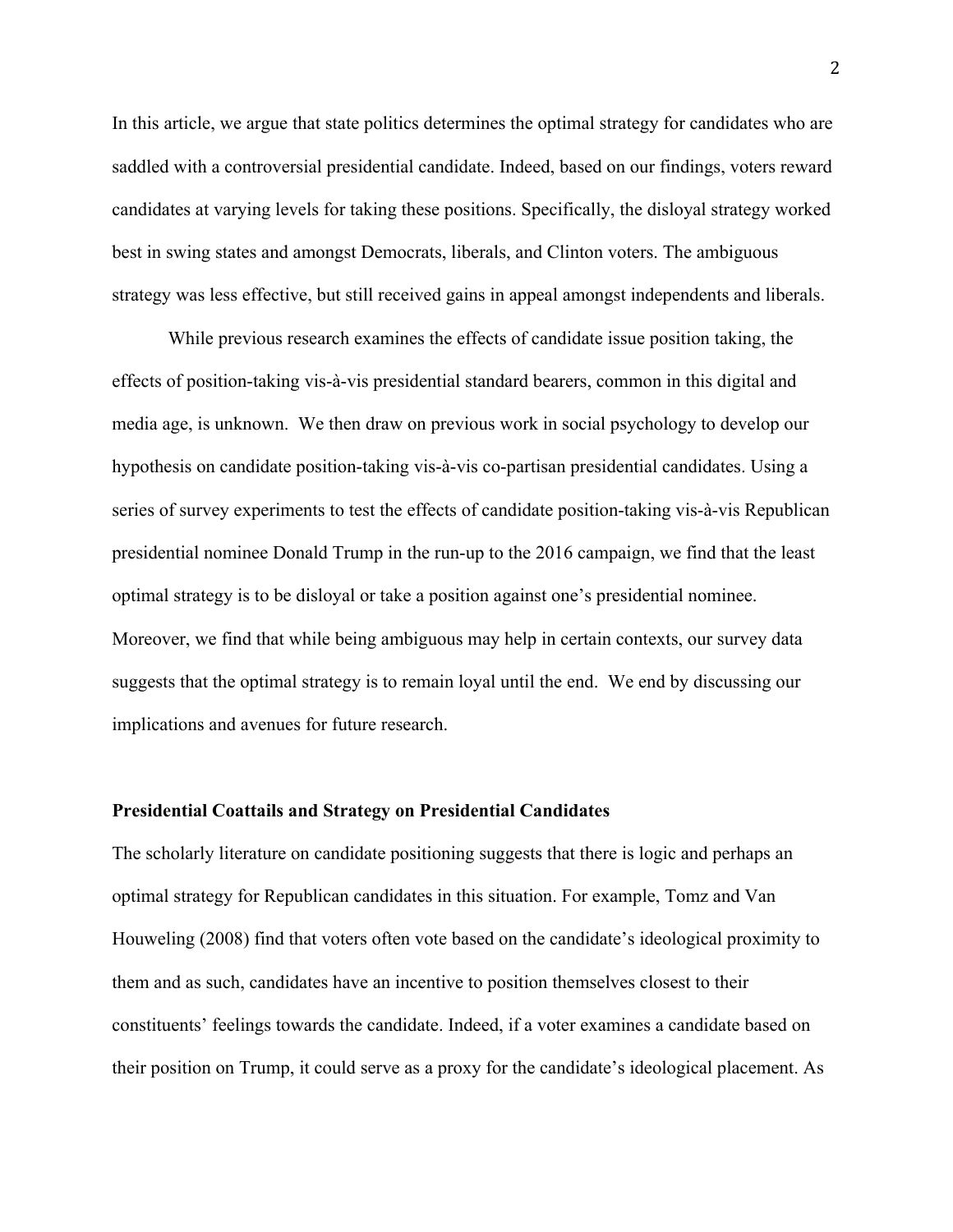such, senators representing blue states should position themselves in a disloyal way so as to appear to reject Trump while red state senators should embrace him and appear loyal to the presidential nominee. Still, what happens when states lack a clear opinion on the president, a la swing states? Bishin (2008) argues that rather than focusing on the median voter, legislators should focus on the most active sub-constituency as it relates to partisanship. For example, if the base is lukewarm to Trump but there is an active and vocal sub-constituency that opposes Trump, the senator should choose to oppose Trump.

Even still, there remains an option beyond the cut and dry options of opposing or embracing Trump: offering only ambiguous positions. This option is not without its benefits. Voters may view the ambiguity through the lens of their own biases and assume that the ambiguous candidate sides with them (Irwin 1953; Krosnick 2002; Rosenhan and Messick 1996; Tomz and Van Howeling 2009). Still, others find that ambiguity may lead voters to believe that the candidate is "evasive or spineless" (Campbell 1983). Furthermore, even disloyalty to the party's presidential candidate can come with costs. Indeed, while disloyalty may appease angry opposition voters, it does little to excite the base of voters that are supportive of the president and may even go as far as to turn them off of the candidate. We seek to shed light the discrepancy on the optimal strategy in this unique case in which Republican Senate candidates were forced to take a position on their party's controversial presidential candidate.

#### **Data and Methods**

To examine which strategy, loyalty, ambiguity, or disloyalty, plays best for Senate candidates, we conducted an original online Mechanical Turk survey experiment in the Summer of 2016. The experiment used participants recruited through Amazon's Mechanical Turk service and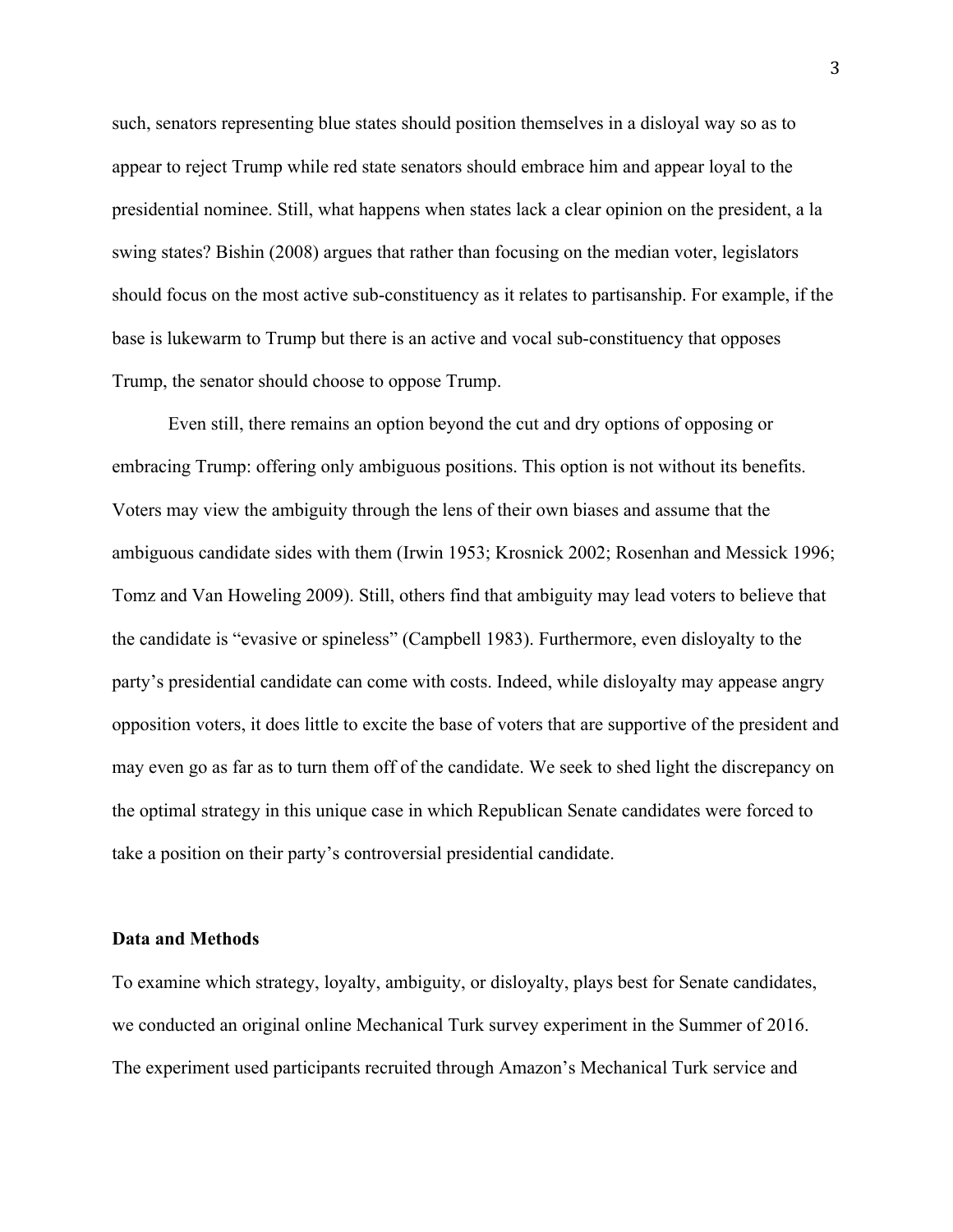referred to our Qualtrics based survey instrument. We restricted participants to those only with U.S. IP addresses. Participants received \$.50 to take the survey which lasted, on average 8-10 minutes. In total, we recruited 1,373 participants.<sup>1</sup>

Participants were randomly assigned to receive one of three visual positioning prompts. The first group was shown a Republican candidate embracing Trump (i.e. the "loyal candidate" treatment) opposed by a standard Democratic candidate opposing Trump (N=423). The second group was shown a Republican candidate taking an ambiguous position on Trump (i.e. the "ambiguous candidate" treatment) opposed by a standard Democratic candidate who opposed Trump (N=483). Finally, the third group was shown a Republican candidate taking a position against Trump (i.e. the "disloyal candidate" treatment) opposed by a standard Democrat (467). Appendix A illustrates the images that were shown to each group.<sup>2</sup>

Each participant in each group was then asked the same questions measuring candidate preference, affect, and excitement. To measure candidate preference, participants were asked, "Which candidate do you prefer?" (the options were the Democratic Candidate or the Republican candidate). Candidate preference helps us identify how voters might use proximity to gauge each candidate, though it is difficult to see voters changing their candidate preference simply based on one heuristic. As a result, we also ask participants to answer the following question to measure candidate affect:

Based on this information, we would like you to rate your feelings towards the candidates using a scale that we call a feeling thermometer. Ratings between 0-50 indicate that you don't feel favorable toward the person and that you don't care too much for that person. Ratings between 50-100 indicate that you feel warm towards the person and are favorable toward them. You would rate them at 50 if you don't feel particularly cool or warm.

<sup>&</sup>lt;sup>1</sup> We note that the use of the Mechanical Turk service to recruit survey experiment participants has come under some scrutiny. Still, Berinsky et al. (2012) find that these participants are often more representative of the overall population than other means of recruiting participants (i.e. the use of college students, etc.).<br><sup>2</sup> We performed manipulation checks by asking participants to separately identify the positions of each candidate

vis-à-vis Donald Trump. We only present the data for participants who successfully received the manipulation.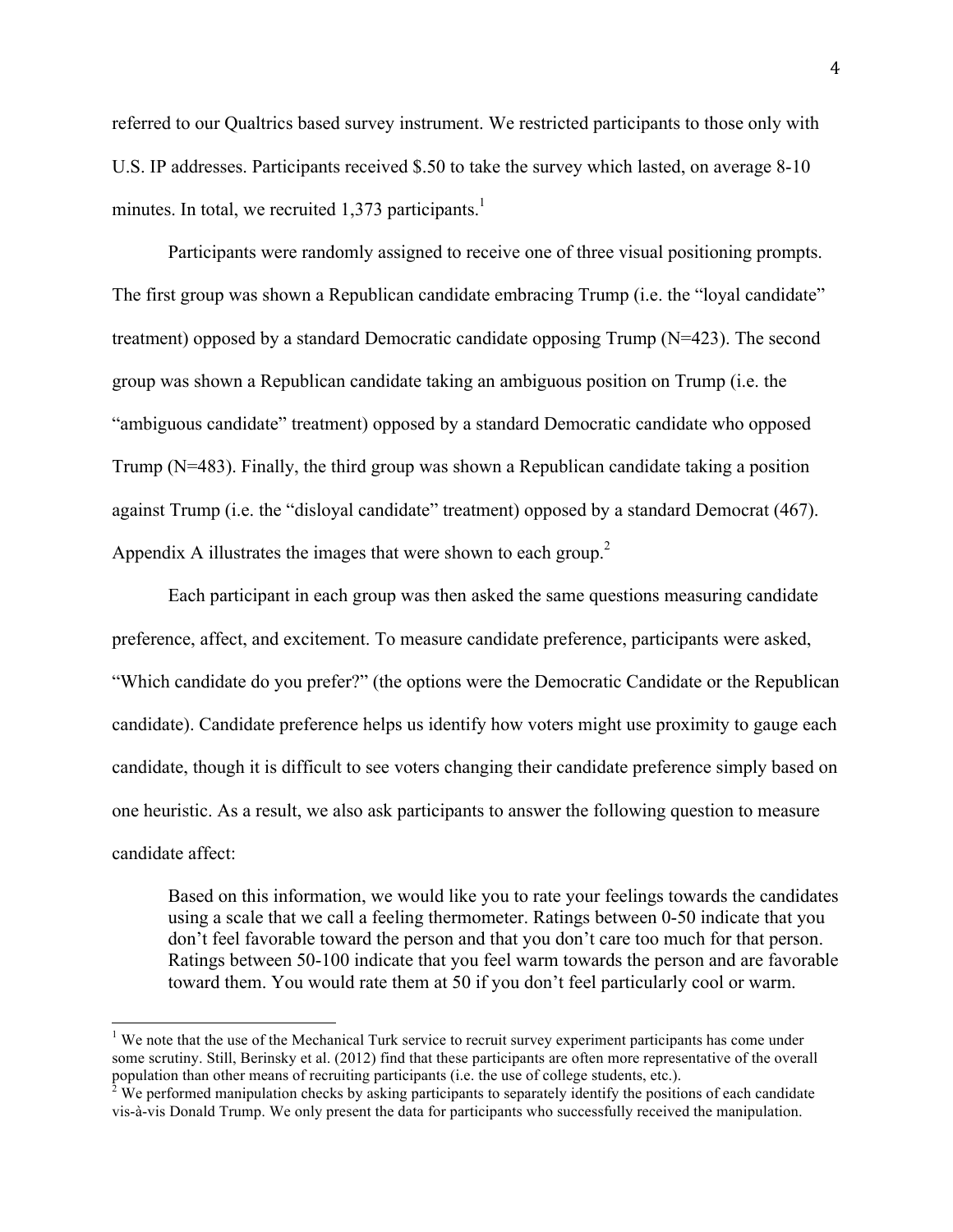Participants were then presented with a horizontal scale ranging from zero to one hundred in which they pulled a vertical bar to indicate their answer.

Lastly, we measure a key aspect of winning elections—turnout. To measure this, we ask participants who excited they are to turn out to vote for the Republican. Specifically, they were asked, "On a scale from one to ten, where one means that you are not excited at all and ten means that you are very excited, how excited are you to vote for the Republican?"

We also asked participants to provide responses to a number of socio-political demographic questions. Table 1 illustrates the composition for each treatment group.

#### [Insert Table 1 here]

Each group has an approximately equal number of participants and the randomization process has evenly distributed participants to each group based on these demographics.

Based on the literature on the topic, we suspect that the three strategies will yield little significant effect on the participants' candidate preference. After all, this is just one heuristic that voters may use in determining their vote choice. Furthermore, the proximity hypothesis argues that voters prefer candidates that are closest to their ideological point and as such, we expect that Democrats will not be strongly swayed to the disloyal or ambiguous Republicans (Tomz and Van Houweling 2008).

Still, given our more malleable measures such as candidate affect and excitement, we may expect to see significant shifts in opinions. If the proximity thesis is correct, we might expect voters that largely disapprove of a president to favor a senate candidate that likewise disapproves of the president, the *disloyal* strategy. Thus, we might expect Democrats, independents, liberals, and moderates who are more likely to disapprove of Trump to report "warmer" thermometer scores for the disloyal Republican senate candidate. Conversely, we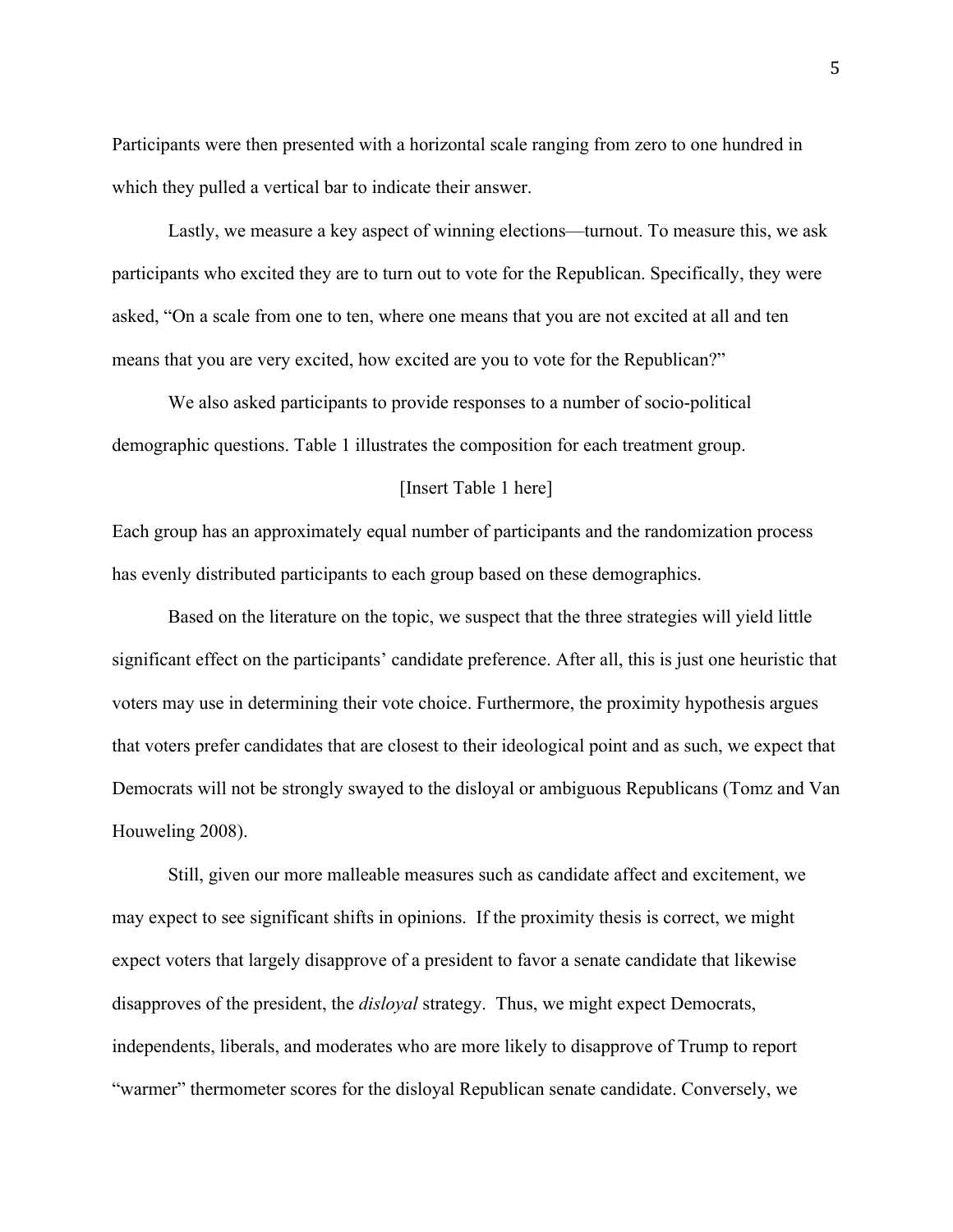might expect Republicans to feel "colder" toward disloyal Republican candidates. Yet still we might find that the ambiguous position may appeal to a variety of voters as Krosnick (2002) finds that voters place their own biases upon ambiguous candidates, making them more appealing (though Campbell (1983) finds that this strategy can also backfire).

To test these expectations, we examine how participants react to the treatments based on their ideology, partisanship, and the type of state that the participants reside in. For ideology, we asked participants to rate whether they are liberal, conservative, or moderate. We did clarify if the moderates had an ideological lean, and as such, we code moderates as those that self identified as truly moderate without an ideological bias. For partisanship, we examine Democrats, Republicans, and Independents. For independents, we again only count those with no partisan bias. Finally, we examine participants by the type of state they reside in: blue states, red states, and swing states. We operationalize the type of state to include blue states, or states that have consistently voted for the Democratic candidate over the last three election cycles prior to 2016, red states, and swing states, or states that have voted for more than one of the two parties over the last three election cycles, or where both parties have been competitive in (e.g. invested resources in). See Appendix A for a full typology of states. In the following section, we examine this in greater detail.

#### **Results**

We present the results in six tables summarizing the results of T-tests analyzing the differences in means between the "loyal" or control group, and the two treatment groups (ambiguous and disloyal, respectively). Specifically, we look at the results by the participant's partisanship, ideology, the type of state that they reside in, and their 2016 presidential vote choice. We should note that their vote choice is based the participant's answer which was asked prior to the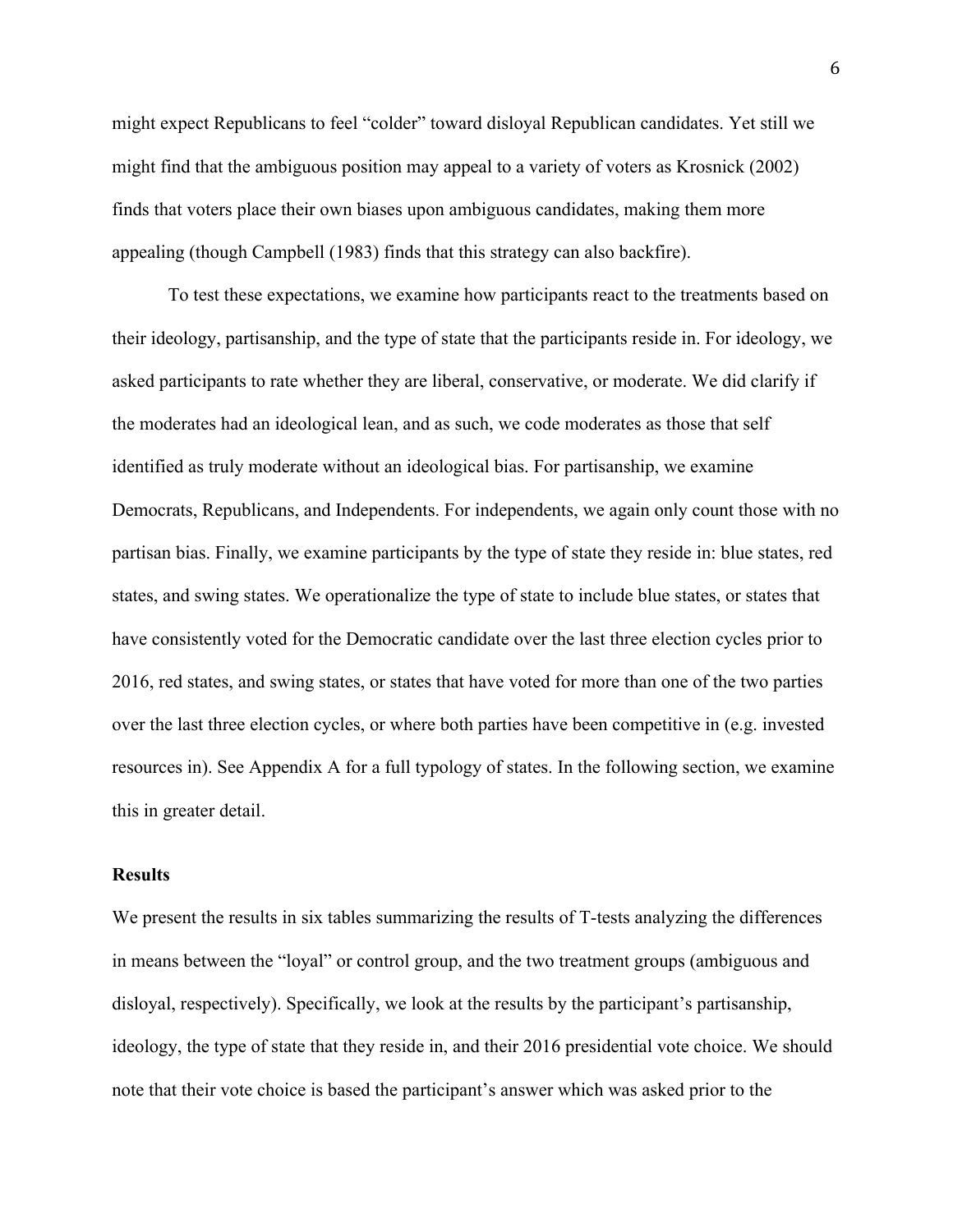election. It should also be noted that the question was asked before both the James Comey memo against Hillary Clinton as well as the Access Hollywood tapes recording Donald Trump. Table 2 presents the results of the T-tests examining the participants' preferences for the Democrat and Republican for the loyal and ambiguous experiment groups. Note that the values represent the total percent of participants preferring the Republican candidate in each group.

#### [Insert Table 2 here]

In terms of party identification, the only group that was significantly different between the loyal and ambiguous groups was independents, in which the independents in the ambiguous group preferred the ambiguous Republican more than the independents in the loyal group preferred the loyal Republican. With regards to ideology, liberals in the ambiguous group preferred the Republican marginally more than liberals in the loyal group. Similarly, red state voters in the ambiguous group preferred the Republican candidate at a higher rate than red state voters in the loyal group. Finally, voters who identified themselves as Trump voters had a higher preference for the Republican candidate in the ambiguous group than in the loyal group, though again, the difference is marginal and the preference for the Republican in both groups was relatively high (87.63 and 95.97 percent, respectively).

These results suggest that the ambiguous strategy did little to affect voter preference as only independents were significantly moved to vote for the Republican when exposed to that strategy. While liberals in the ambiguous treatment did prefer the Republican candidate to liberals in the loyal treatment, the change was marginal at best, and likely reflects a very small shift in vote choice.<sup>3</sup> Perhaps most importantly, there are no drawbacks to using this strategy.

 $3$  We did attempt to see what is driving these results by examining interactions between these terms (i.e. Democrats in red states) but given our limitations with regards to the number of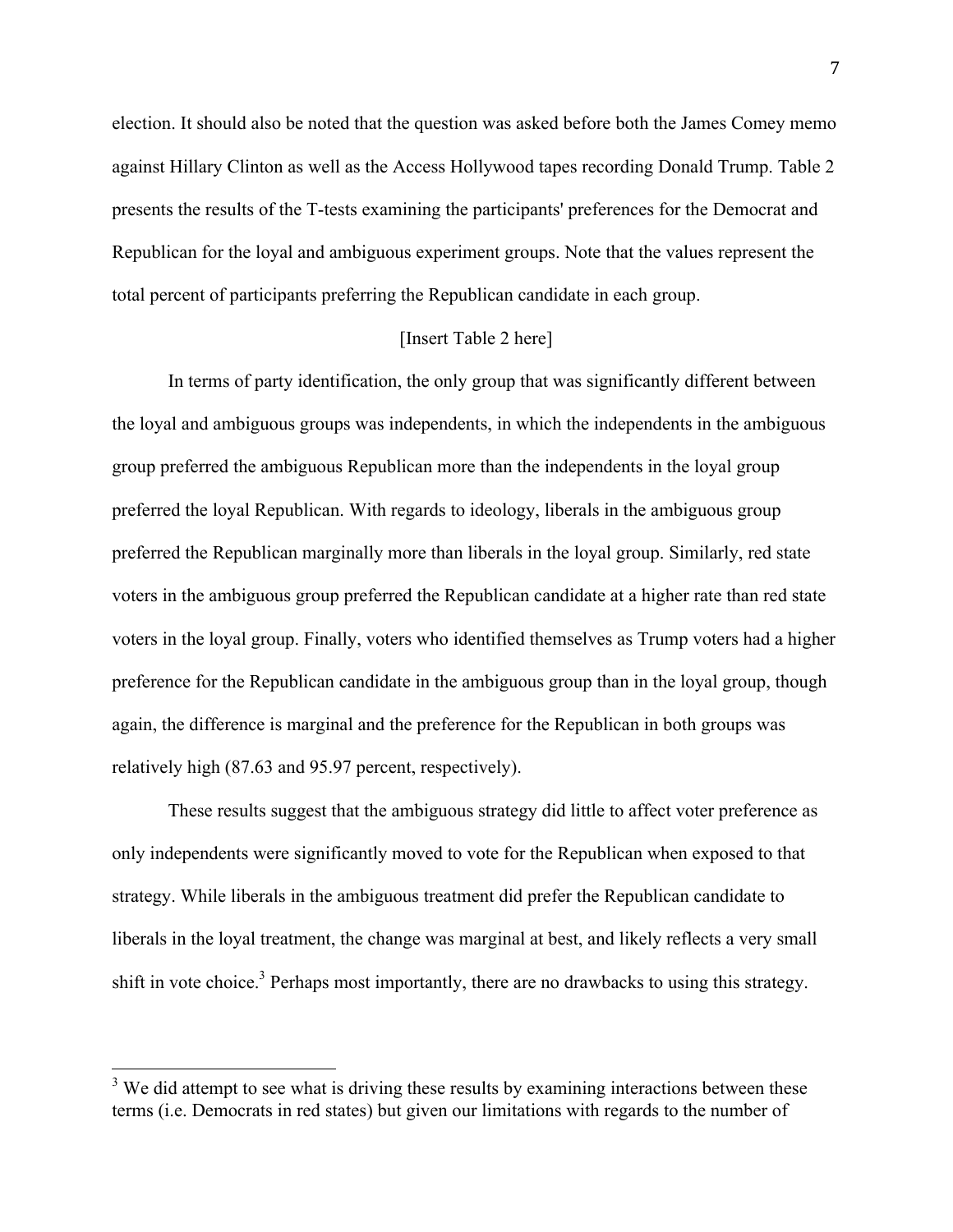That is, Republicans can choose the ambiguous path with no retribution from voters, including those that are key to their electoral coalitions. Furthermore, among voters who are already inclined to vote for the Republican, specifically red state voters and trump voters, the ambiguous strategy has positive effects on candidate preference.

Table 3 presents the difference in means between participants in the loyal group and participants in the disloyal group. Again, the values represent the total percent of participants preferring the Republican candidate in each group.

#### [Insert Table 3 here]

In terms of the partisanship and ideology of the participant, there were no significant differences between the participants of the loyal and disloyal groups. The only difference was for participants in swing states in which participants in the disloyal group preferred the Republican more than their counterparts in the loyal group. This is interesting as there is little to identify in terms of the individual characteristics driving these opinions. That is to say, swing state voters are unique and prefer the disloyal Republican. Finally, again, Trump voters in the disloyal group preferred the Republican candidate at a slightly higher rate than Trump voters in the loyal group.

Looking more specifically at voters within each type of state, we find some nuance for what is driving the differences in swing states, though, we are limited by the smaller number of observations in these cells. Specifically, we see that in swing states, the higher preferences for the disloyal Republican are being driven by independents, Republicans, and conservatives.

In sum, it seems that positioning vis-à-vis Trump made little difference as to how participants viewed their preference for voting for the two hypothetical candidates. Any changes were marginal at best, though two notable findings stand out. First, independents and red state

<u> 1989 - Andrea San Andrea San Andrea San Andrea San Andrea San Andrea San Andrea San Andrea San Andrea San An</u>

observations in each cell, we were unable to identify further what is driving these results. We do, however, report the results in the appendix.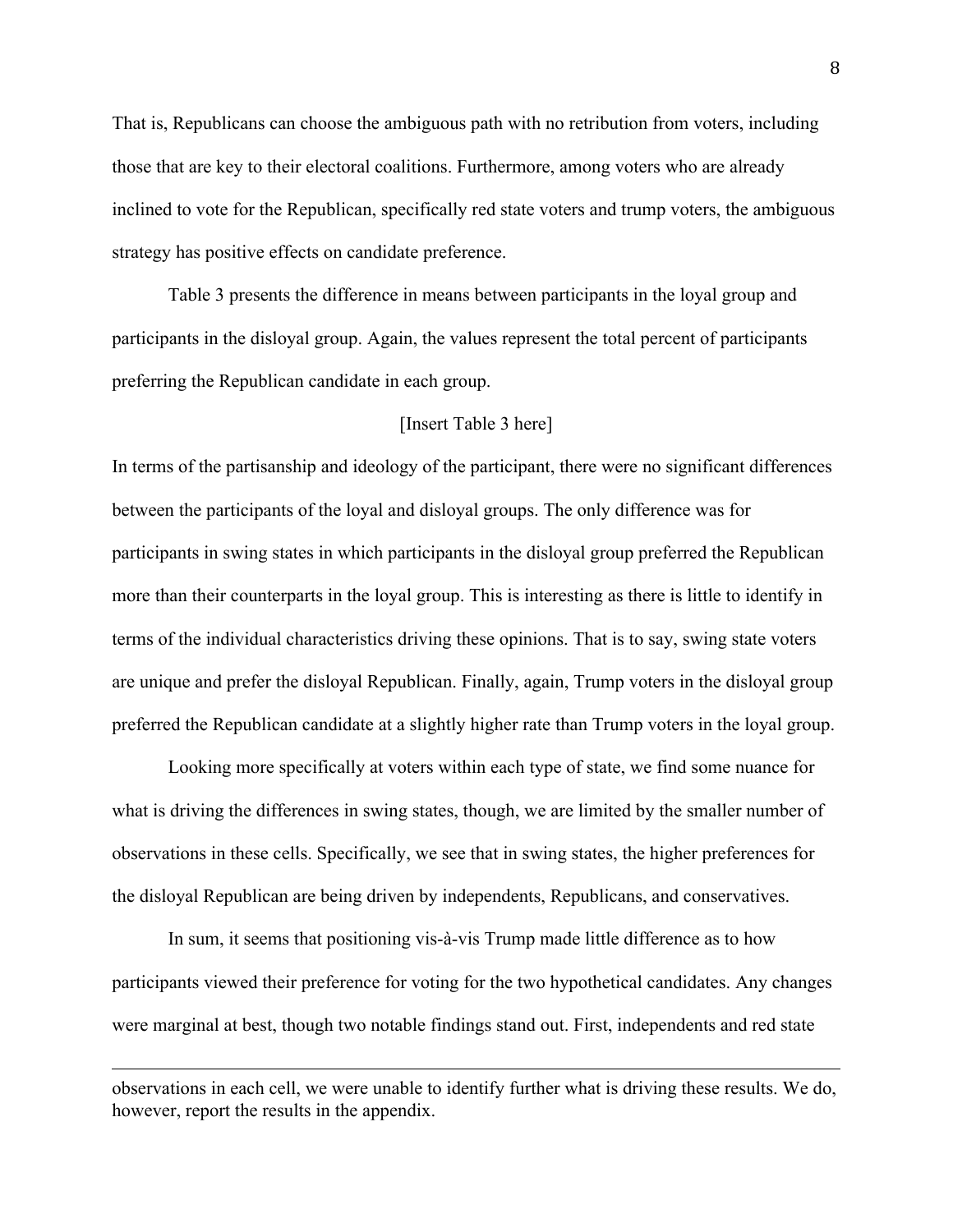voters preferred the ambiguous Republican at a higher rate than independents and red state voters preferred the loyal Republican. There were no notable findings for the differences between the loyal and disloyal Republican except that swing state voters preferred the disloyal Republican to the loyal Republican. This offers some advice to Republican candidates—while they may have little hope of shifting allegiances for most voters, swing state voters and independent voters may shift their vote preferences based on the candidate's positioning on Trump.

Still, we should not be surprised by the results on the question of vote preference—it would be incredibly difficult to get a Democrat or liberal to select a Republican candidate, especially when there is the option of selecting an ideologically incongruent to Trump Democrat. As with the ambiguous candidate though, the disloyal Republican may not need to fear retribution from voters for taking this position. Indeed, none of the groups examined preferred the disloyal Republican less than their counterparts who were exposed to the loyal Republican. What may provide a better answer as to what effect these positions are taking is the overall thermometer score that participants gave the candidates. Table 4 summarizes the difference between the participants in the loyal group and the ambiguous group.

#### [Insert Table 4 here]

Again, we see few significant differences between the participants assigned to the loyal group and the ambiguous group. There were no significant differences between the loyal and ambiguous group participants by party identification, ideology, or the type of state that they reside in. Clinton voters did give a higher average thermometer rating for the ambiguous Republican than the loyal Republican. Still, the change was less than five degrees and the end result was still only an average thermometer rating of 21.94—well under the neutral score of "50." All this seems to suggest that voters do not view the ambiguous option as a viable means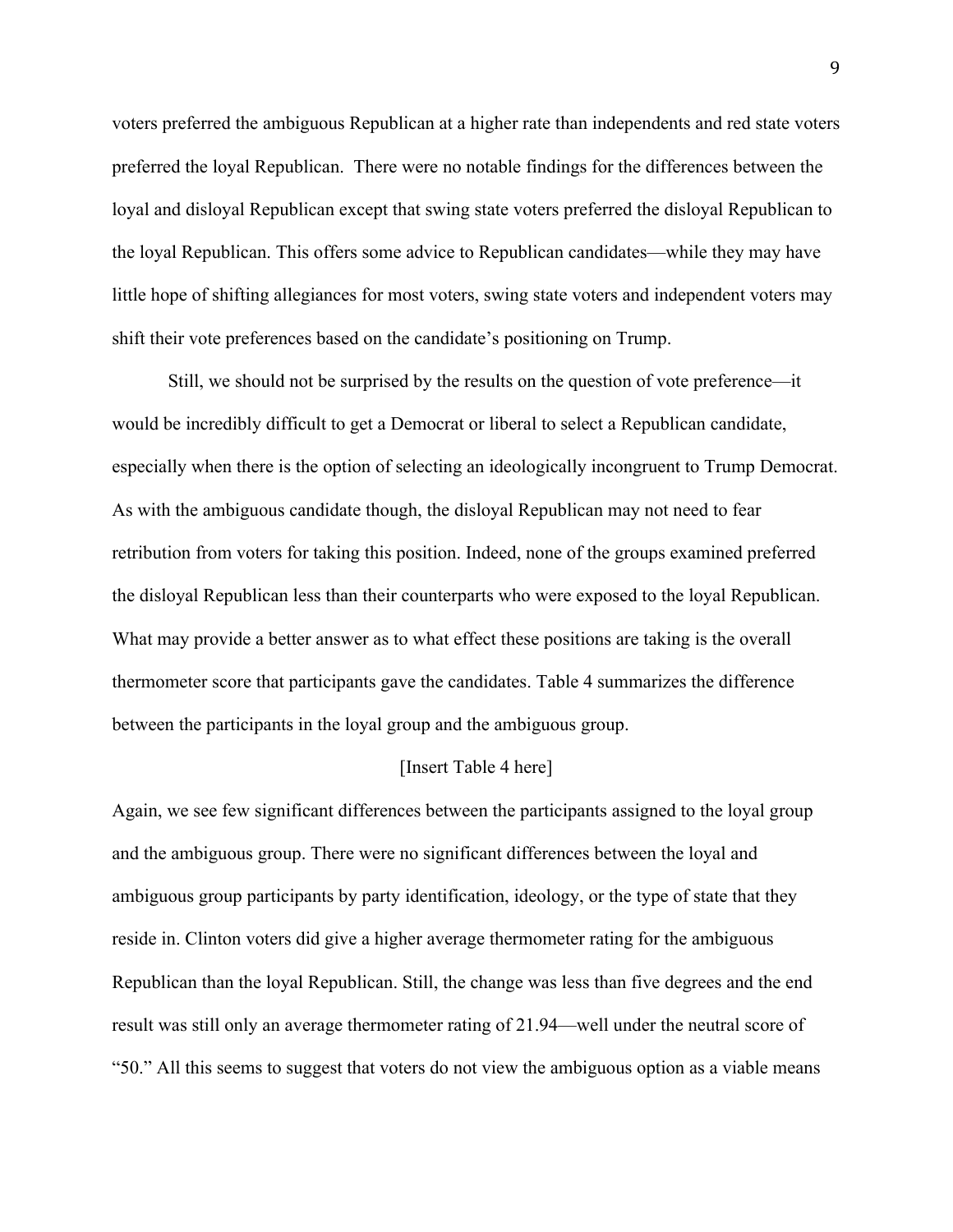for a candidate to distance herself from Trump. Still, while it may not accomplish the desired effects, it does not seem to damage the candidate either.

Turning again to the differences between the loyal and disloyal Republicans, the differences are starker.

#### [Insert Table 5 here]

Looking at partisan affiliations, Democrats who were exposed to the disloyal Republican gave a thermometer score that was nearly seven points higher than did the Democrats who were exposed to the loyal Republican. Similarly, liberals in the disloyal group also rated their Republican higher than liberals in the loyal group by nearly the same margin (6.33 points higher in this case). Still, while the differences here are relatively large, the value that Democrats and liberals give to the disloyal Republican is not encouraging for the strategy. Indeed, Democrats scored the disloyal Republican at an average score of 24.79 while liberals scored the disloyal Republican at an average score of 24.74, well below the neutral score of "50," suggesting that while the disloyal Republican is preferred to the loyal Republican, the difference does not yield electoral benefits.

There is one interesting finding that could suggest electoral benefits for some Republicans, however. Swing state voters in the disloyal group rated their Republican 9.31 degrees higher than swing state voters in the loyal group. Perhaps more importantly, the average rating for the disloyal Republican was 42.79. This seems to be driven by independents in swing states who rated the disloyal Republican nearly 13 points higher than independents in swing states rated the loyal Republican. While this value is still relatively low, it does suggest that swing state voters can be moved to become more amenable to the Republican candidate.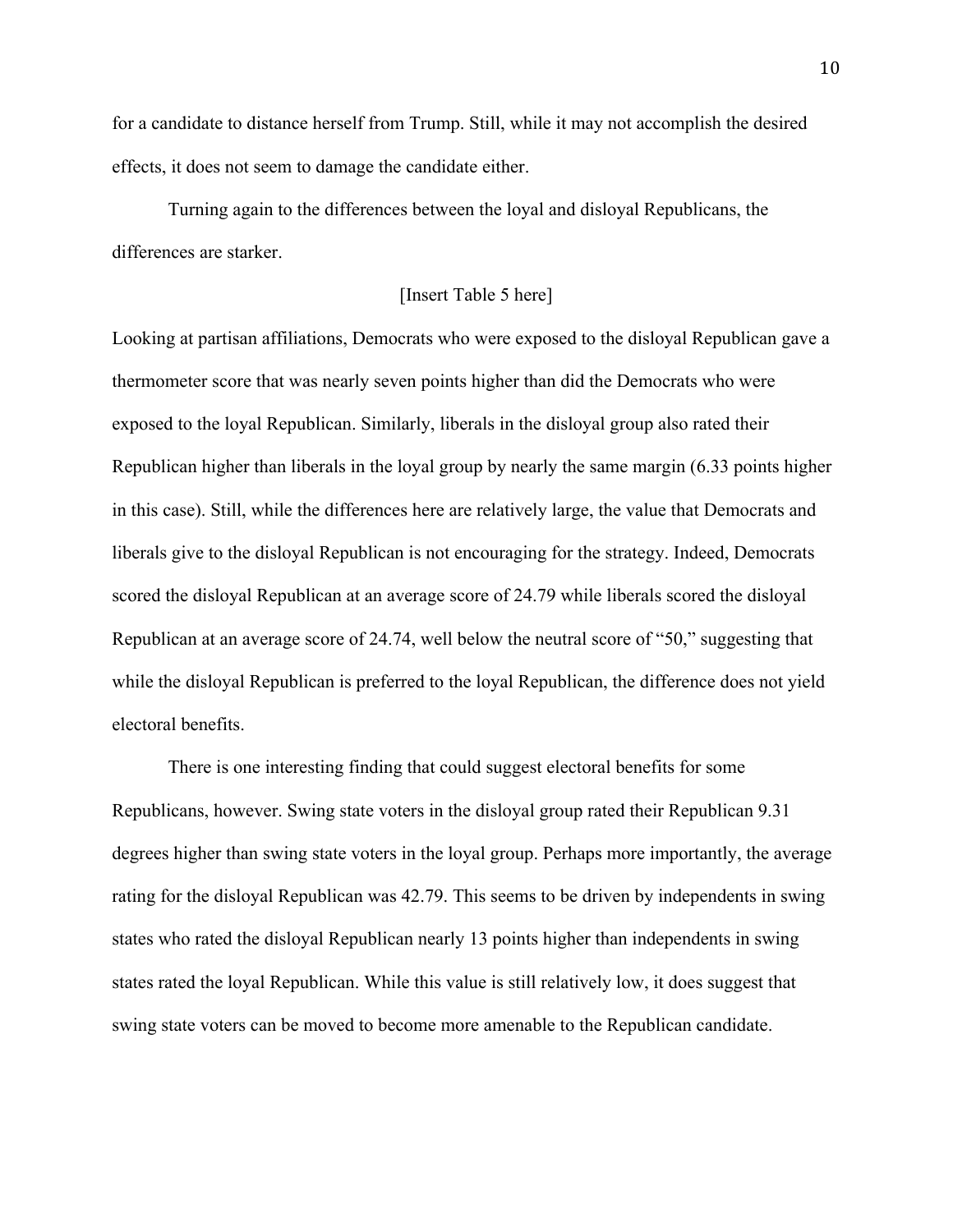As mentioned earlier, the excitement to vote for a candidate can provide a proxy for turnout, a crucial aspect of electoral outcomes. Table Six describes the differences in the average excitement to vote for the Republican candidate for the loyal and ambiguous groups.

#### [Insert Table 6 here]

As with the previous analyses between these two groups, there are few significant differences between the loyal and ambiguous groups. Indeed the only difference that is statistically worth mentioning is amongst Clinton voters. Clinton voters in the ambiguous group were on average .41 points more excited than Clinton voters in the loyal group to vote for the Republican candidate. Still, the overall value was 1.38 suggesting little evidence that Clinton voters would have turned out for the ambiguous Republican (The rating is based on a scale from 0-10). There were, however, more differences in strength and quantity between the loyal and disloyal groups. Table Seven lists these differences.

#### [Insert Table 7 here]

In terms of partisanship, only Democrats showed any difference between the loyal and disloyal Republicans in that Democrats exposed to the disloyal Republican expressed an average excitement score that was .63 points higher than Democrats exposed to the loyal Republican. Similarly, liberals in the disloyal group also expressed a higher excitement score on average than liberals in the loyal group by a margin of .35 points. Still, perhaps most interestingly, conservatives in the disloyal group also expressed a higher excitement score to vote for the Republican than conservatives in the loyal group by a margin of .71 points.

Even still, swing state voters demonstrated the largest difference as swing state voters were 1.13 points more excited to vote for the Republican in the disloyal group than swing state voters in the loyal group. While the value remains relatively low at 3.59, such a seismic shift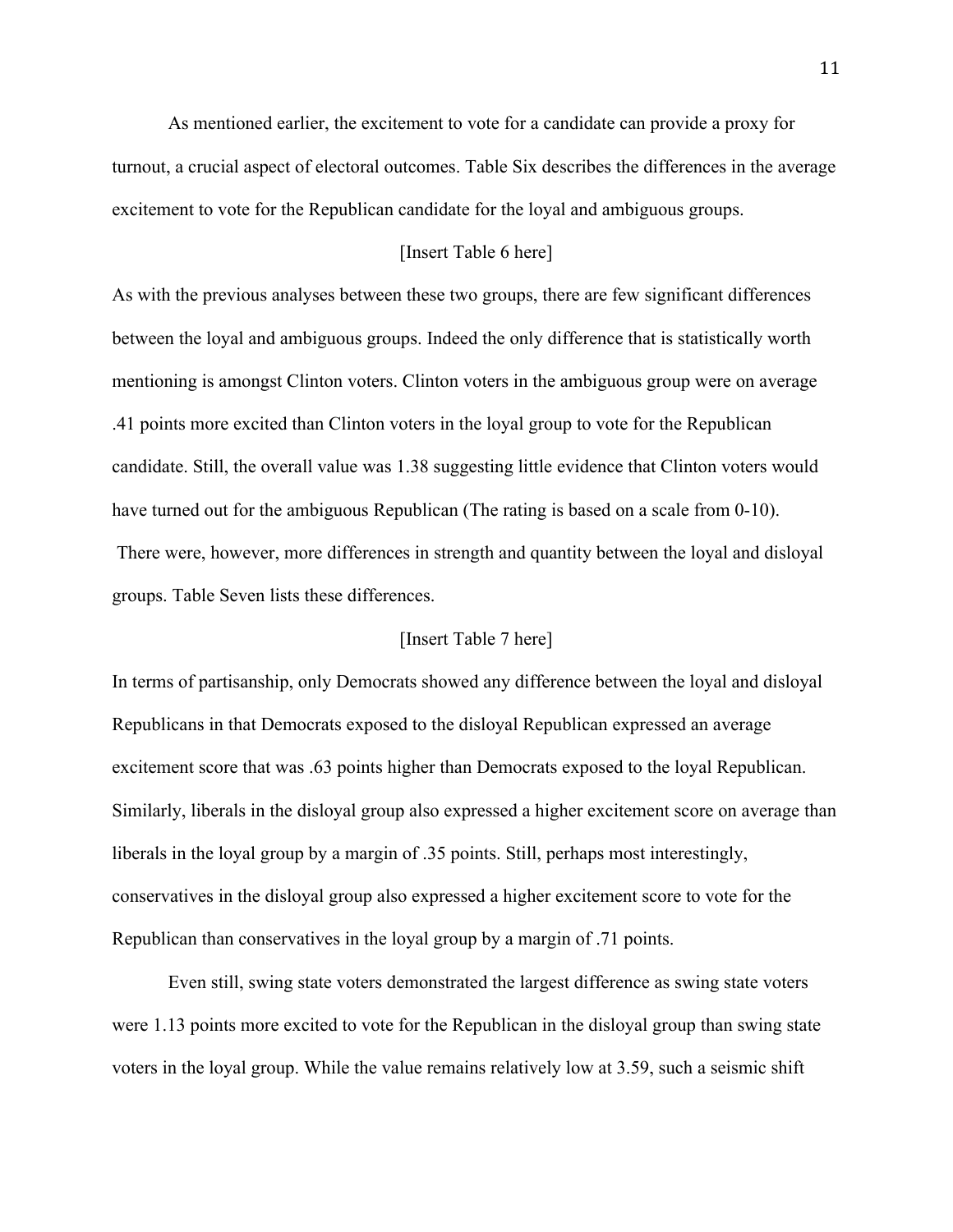suggests potential that the Republican candidate can gain ground with voters in swing states. Again, it seems that independents and Republicans are driving this in swing states as each group rated the disloyal Republican higher than their counterparts did the loyal Republican (1.49 and 1.43, respectively). Most importantly for the candidate, the strategy does not seem to have a downside as no group "punished" the Republican for taking the disloyal position to Trump.

#### **Conclusion**

In this paper, we have sought to offer an early analysis on how candidates can use positioning to distance himself or herself from an unpopular presidential candidate. While we find that neither ambiguity nor outright disloyalty work to distance the candidate completely from the presidential candidate, they do yield positive effects.

The ambiguity strategy is the weakest alternative to the loyal strategy, though it does yield some positive differences. Specifically, independents preferred the ambiguous Republican slightly to the loyal Republican in terms of candidate preference, as did liberals. The disloyal strategy was most effective amongst swing state voters, an effect that is likely being driven by independents and Republicans in these states who prefer a candidate that is willing to stand up to unpopular candidate given the unique ideological status of their state. Perhaps most important amongst all of this is that the strategy did not backfire significantly with any major group. That is, in terms of partisanship, ideology, and the type of state the participants resided in, no major group preferred the loyal Republican to the ambiguous or disloyal Republican with regards to preference, thermometer score, or excitement to vote for the candidate.

Indeed, even looking forward, the mix of 2018 Republican senators that were once favored for reelection are publically struggling to respond appropriately to Trump. Some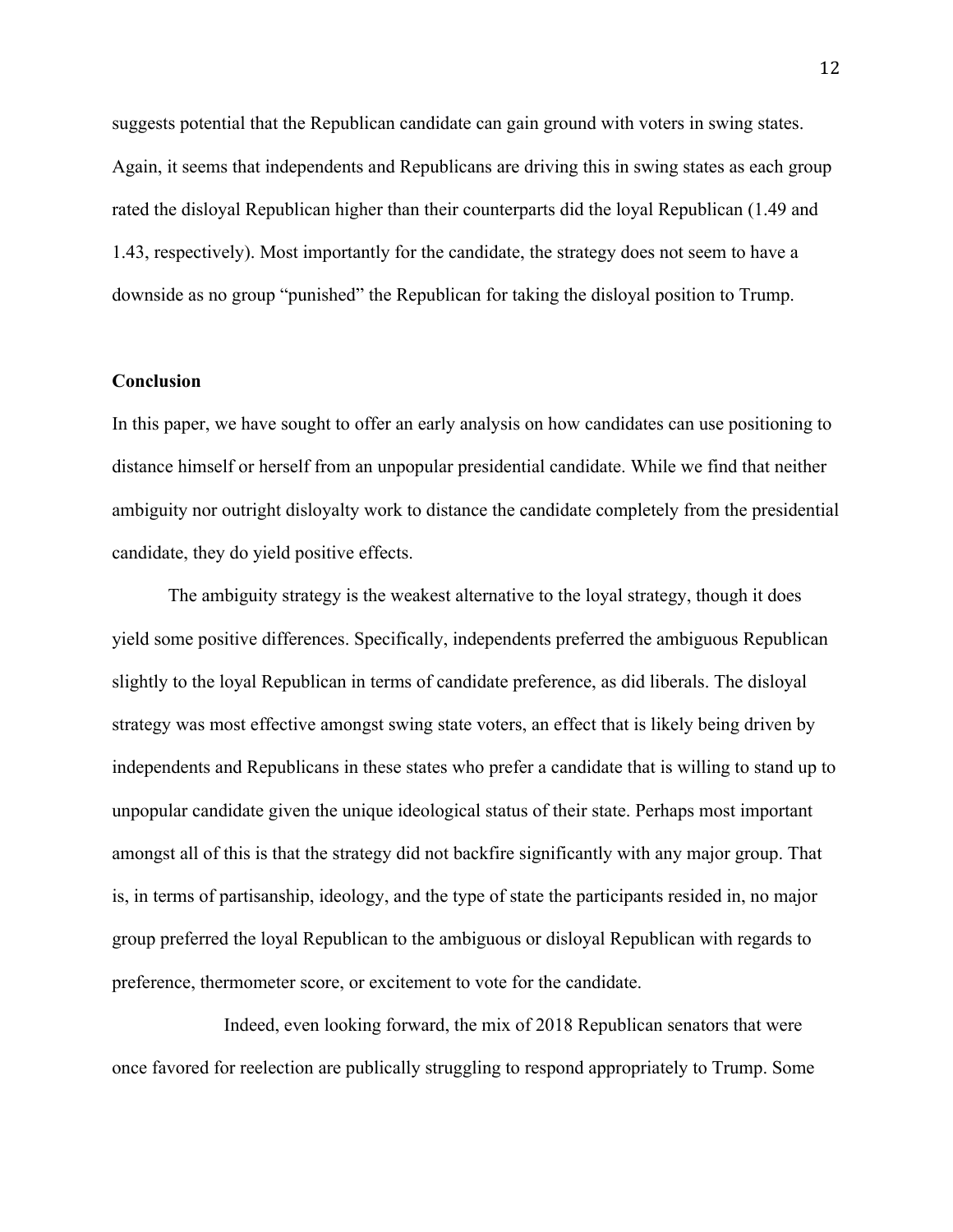such as Senator Jeff Flake of Arizona have decided to openly repudiate the words and actions of the President. In his 2017 book, *The Conscience of a Conservative*, he described Trump's actions as, "Reckless, outrageous, and undignified behavior has become excused and countenanced as telling it like it is when it is actually just reckless, outrageous, and undignified. And when such behavior emanates from the top of our government, it is something else. It is dangerous to a democracy." Flake has since declared that he is not seeking reelection.

Some like Alabama senate Republican candidate Roy Moore decided to pledge their undivided loyalty to Trump. Moore would continually talk about his affinity to Trump and how he would go to Washington D.C. to fight for Trump's agenda. In fact, a personal run-in with President Trump on Obamacare repeal convinced Nevada Senator Dean Heller to play the quiet game by avoiding the media and refusing to weigh in on Trump. The wide variation in response to Trump, however, suggests politicians have no idea which of the three strategies are optimal.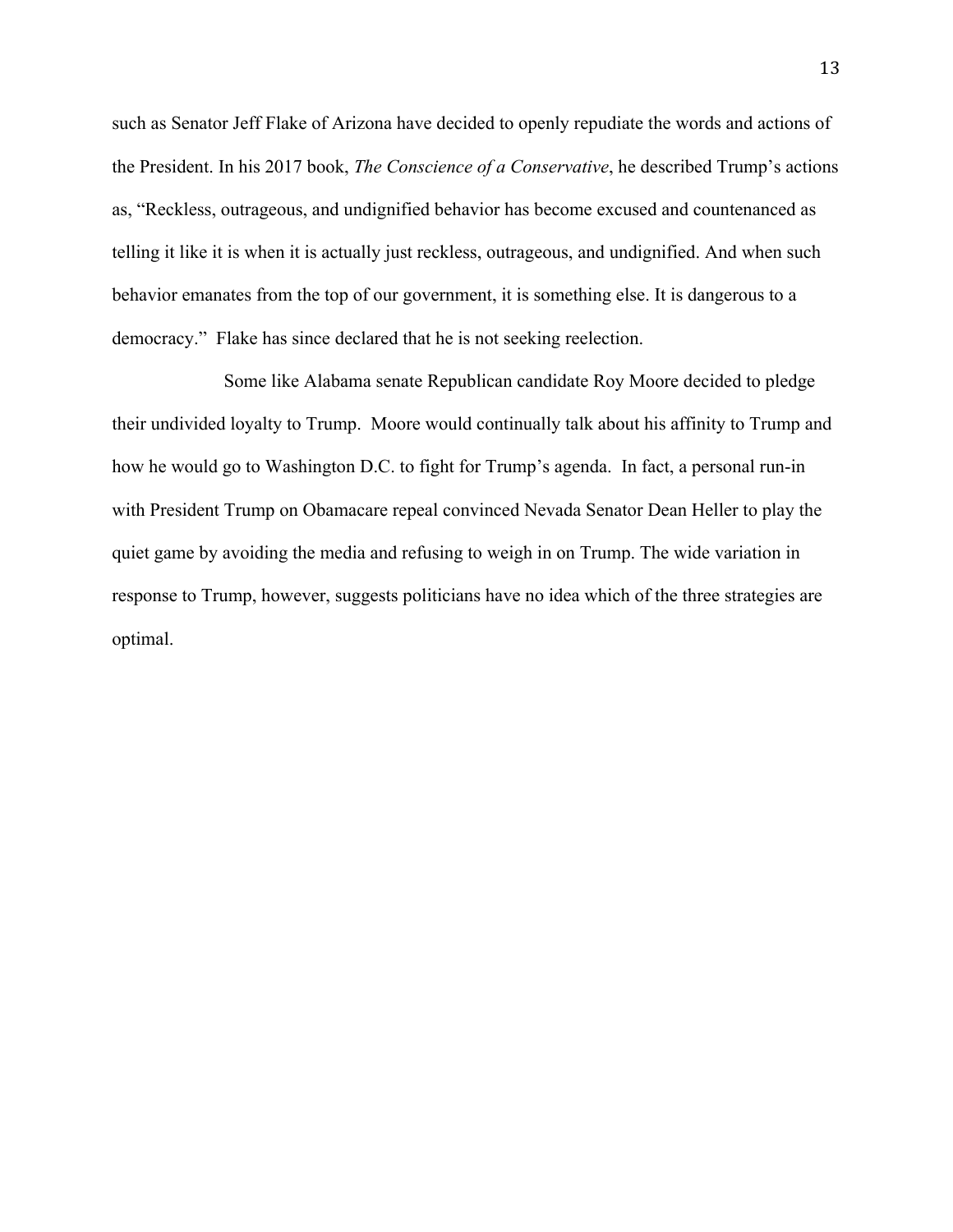## Tables

| Description of Variables |                 |                |             |  |  |
|--------------------------|-----------------|----------------|-------------|--|--|
|                          | Trump Ambiguous | Trump Disloyal | Trump Loyal |  |  |
| Percent Male             | 43.04           | 43.1           | 42.65       |  |  |
| Percent White            | 76.81           | 78.37          | 77.54       |  |  |
| Percent Black            | 7.66            | 8.57           | 9.22        |  |  |
| Percent Hispanic         | 6.42            | 5.78           | 5.44        |  |  |
| Percent Asian Am         | 7.25            | 5.57           | 6.15        |  |  |
| Percent Republican       | 23.41           | 25.5           | 22.25       |  |  |
| Percent Democrat         | 39.61           | 43.4           | 42.05       |  |  |
| Percent Independent      | 33.92           | 28.41          | 32.52       |  |  |
| Percent Conservative     | 29.65           | 30.31          | 26.34       |  |  |
| Percent Liberal          | 44.59           | 49.34          | 48.54       |  |  |
| Percent Moderate         | 25.76           | 20.35          | 25.12       |  |  |
| Percent Swing State      | 26.29           | 24.2           | 25.53       |  |  |
| Percent Red State        | 36.02           | 41.76          | 41.61       |  |  |
| Percent Blue State       | 33.71           | 33.17          | 37.11       |  |  |

Table 1: Description of Distribution of Socio-Political Variables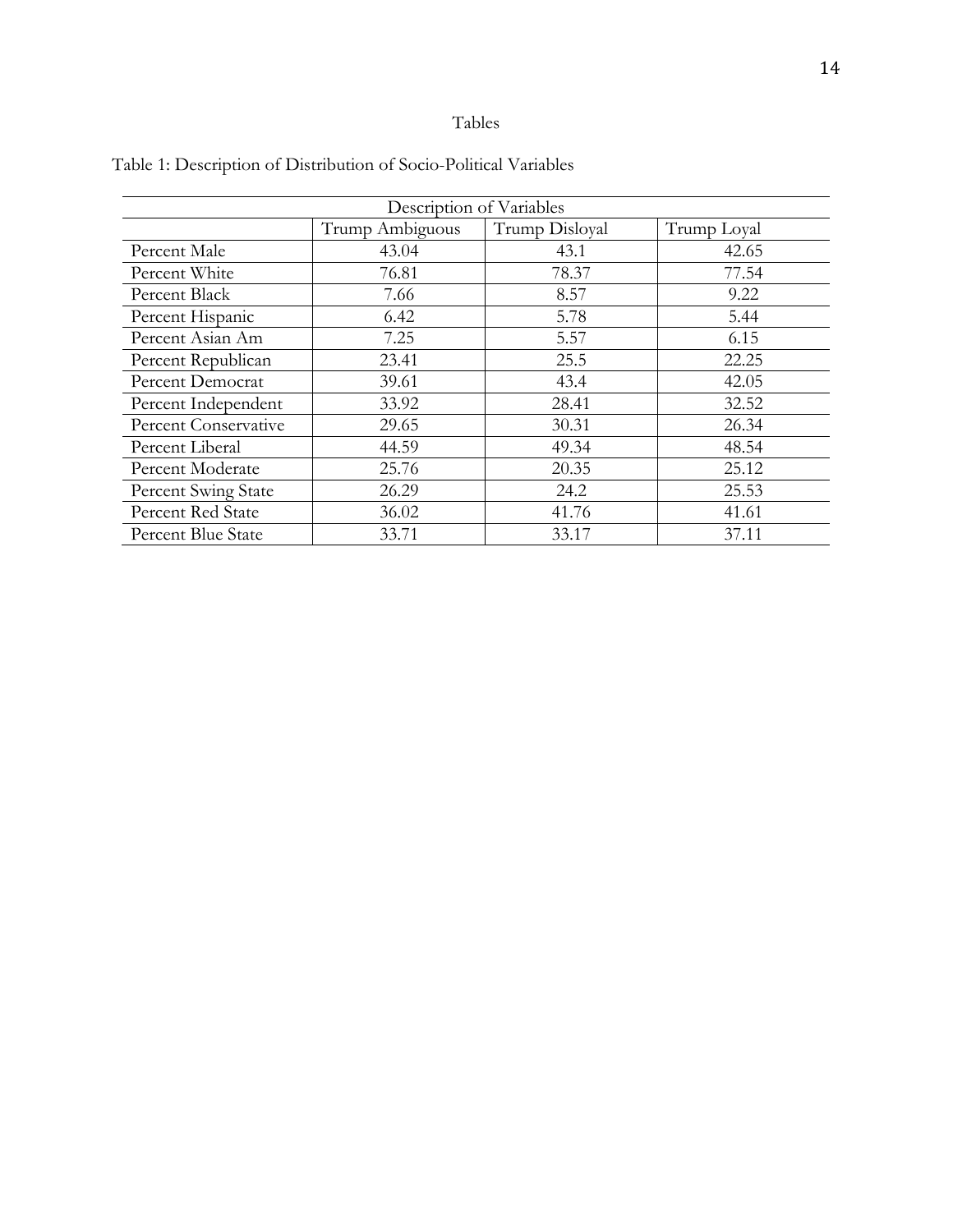## Table 2:

|                   | "Embrace"   | "Ambiguous" Group | Difference | Number of            |
|-------------------|-------------|-------------------|------------|----------------------|
|                   | Group Value | Value             |            | Observations         |
|                   |             |                   |            | (Embrace, Ambiguous) |
| Party ID          |             |                   |            |                      |
| Democrat          | 1.16        | 3.31              | .2.15      | (172, 181)           |
| Independent       | 32.33       | 41.94             | $9.61*$    | (133, 155)           |
| Republican        | 85.71       | 91.59             | 5.98       | (91, 107)            |
| Ideology          |             |                   |            |                      |
| Liberal           | 2.51        | 6.31              | $3.8*$     | (199, 206)           |
| Moderate          | 34.95       | 40.38             | 5.43       | (103, 119)           |
| Conservative      | 80.56       | 84.67             | 4.11       | (108, 137)           |
| Type of State     |             |                   |            |                      |
| <b>Red State</b>  | 33.90       | 44.35             | $10.45*$   | (118, 124)           |
| <b>Blue State</b> | 28.78       | 36.96             | 8.18       | (139, 184)           |
| Swing State       | 31.48       | 37.01             | 5.53       | (108, 127)           |
| 2016 Vote Choice  |             |                   |            |                      |
| Trump Voters      | 87.63       | 95.97             | $8.34**$   | (97, 124)            |
| Clinton Voters    | 3.59        | 5.00              | 1.31       | (167, 180)           |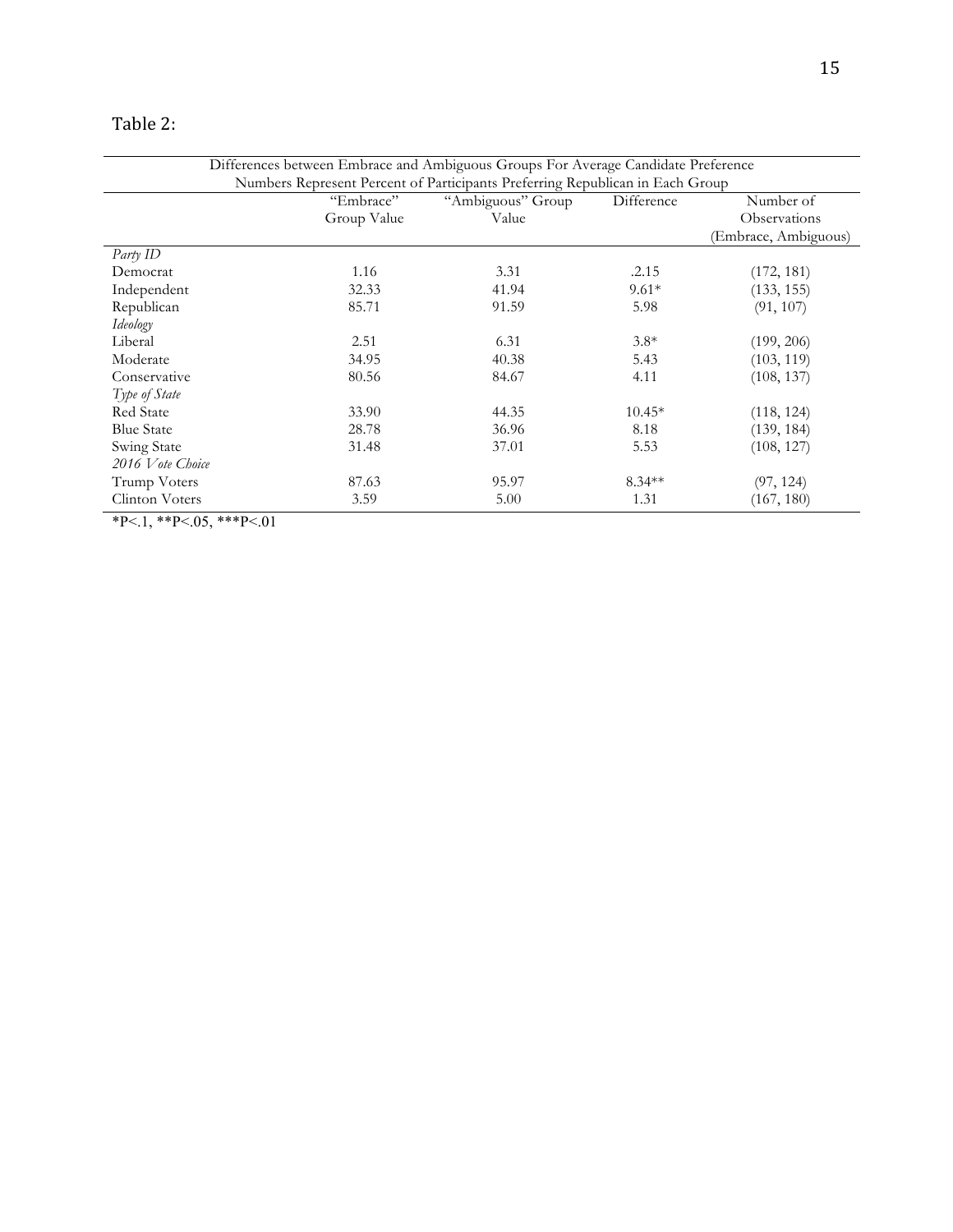| ≏<br>ani<br>г |
|---------------|
|---------------|

| Differences between Embrace and Eschew Groups For Average Candidate Preference |                                                                               |                      |            |                   |
|--------------------------------------------------------------------------------|-------------------------------------------------------------------------------|----------------------|------------|-------------------|
|                                                                                | Numbers Represent Percent of Participants Preferring Republican in Each Group |                      |            |                   |
|                                                                                | "Embrace"                                                                     | "Eschew" Group Value | Difference | Number of         |
|                                                                                | Group Value                                                                   |                      |            | Observations      |
|                                                                                |                                                                               |                      |            | (Embrace, Eschew) |
| Party ID                                                                       |                                                                               |                      |            |                   |
| Democrat                                                                       | 1.16                                                                          | 3.61                 | 2.45       | (172, 194)        |
| Independent                                                                    | 32.33                                                                         | 33.86                | 1.53       | (133, 127)        |
| Republican                                                                     | 85.71                                                                         | 89.47                | 3.76       | (91, 114)         |
| Ideology                                                                       |                                                                               |                      |            |                   |
| Liberal                                                                        | 2.51                                                                          | 4.04                 | 1.53       | (199, 223)        |
| Moderate                                                                       | 34.95                                                                         | 40.22                | 5.27       | (103, 92)         |
| Conservative                                                                   | 80.56                                                                         | 80.29                | $-.27$     | (108, 137)        |
| Type of State                                                                  |                                                                               |                      |            |                   |
| Red State                                                                      | 33.90                                                                         | 35.20                | 1.3        | (118, 125)        |
| <b>Blue State</b>                                                              | 28.78                                                                         | 25.93                | $-2.85$    | (139, 162)        |
| Swing State                                                                    | 31.48                                                                         | 45.13                | 13.65**    | (108, 113)        |
| 2016 Vote Choice                                                               |                                                                               |                      |            |                   |
| Trump Voters                                                                   | 87.63                                                                         | 94.83                | $7.2*$     | (97, 116)         |
| Clinton Voters                                                                 | 3.59                                                                          | 4.62                 | 1.03       | (167, 195)        |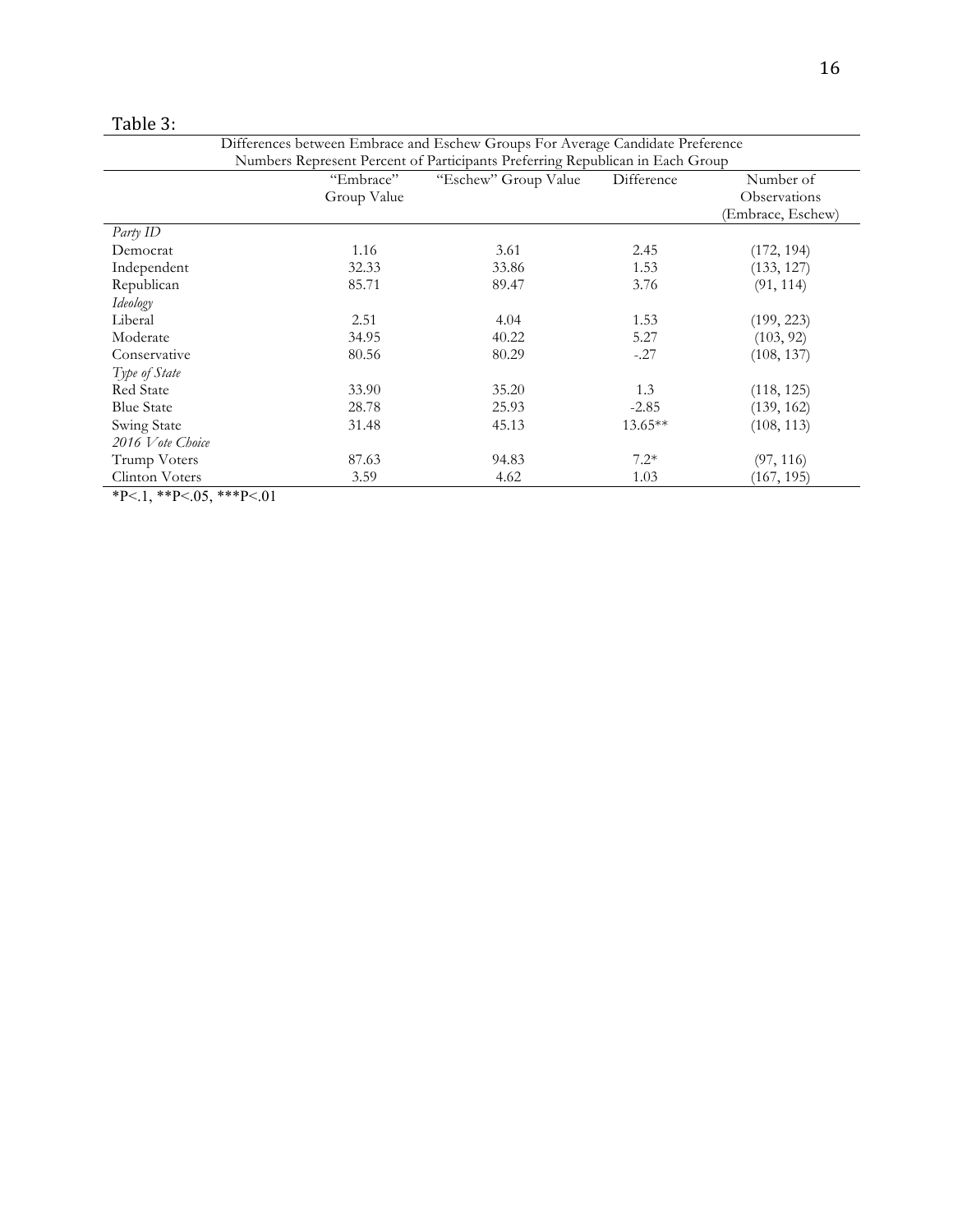| Differences between Embrace and Ambiguous Groups For Average Thermometer Score |             |                   |            |                      |
|--------------------------------------------------------------------------------|-------------|-------------------|------------|----------------------|
|                                                                                | "Embrace"   | "Ambiguous" Group | Difference | Number of            |
|                                                                                | Group Value | Value             |            | Observations         |
|                                                                                |             |                   |            | (Embrace, Ambiguous) |
| Party ID                                                                       |             |                   |            |                      |
| Democrat                                                                       | 17.91       | 20.55             | 2.64       | (172, 181)           |
| Independent                                                                    | 31.87       | 34.34             | 2.47       | (133, 155)           |
| Republican                                                                     | 70.04       | 69.00             | $-1.04$    | (91, 107)            |
| Ideology                                                                       |             |                   |            |                      |
| Liberal                                                                        | 18.39       | 20.05             | 1.66       | (199, 206)           |
| Moderate                                                                       | 36.76       | 36.84             | .08        | (103, 119)           |
| Conservative                                                                   | 60.63       | 61.56             | .93        | (108, 137)           |
| Type of State                                                                  |             |                   |            |                      |
| <b>Red State</b>                                                               | 35.60       | 41.25             | 5.65       | (118, 124)           |
| <b>Blue State</b>                                                              | 34.91       | 34.27             | $-.64$     | (139, 184)           |
| Swing State                                                                    | 33.48       | 37.50             | 4.02       | (108, 127)           |
| 2016 Vote Choice                                                               |             |                   |            |                      |
| Trump Voters                                                                   | 70.15       | 65.62             | 4.53       | (97, 124)            |
| Clinton Voters                                                                 | 17.46       | 21.94             | $4.47**$   | (167, 180)           |
| ** * * *** * * * *** * **                                                      |             |                   |            |                      |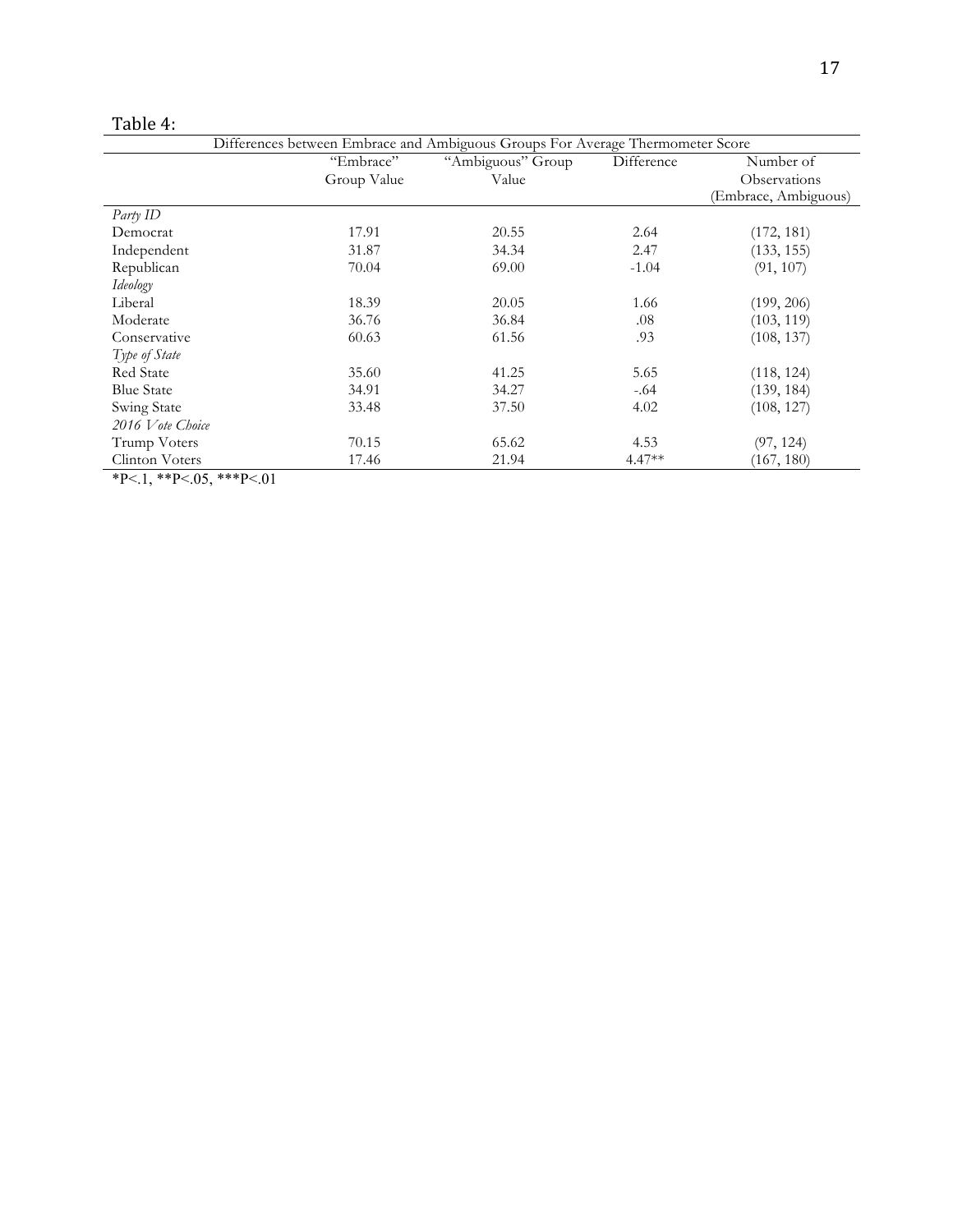| ы<br>r. | nı<br>ο |  |
|---------|---------|--|
|         |         |  |

|                   | "Embrace"   | "Eschew" Group Value | Difference | Number of         |
|-------------------|-------------|----------------------|------------|-------------------|
|                   | Group Value |                      |            | Observations      |
|                   |             |                      |            | (Embrace, Eschew) |
| Party ID          |             |                      |            |                   |
| Democrat          | 17.91       | 24.79                | $6.88***$  | (172, 194)        |
| Independent       | 31.88       | 33.61                | 1.73       | (133, 127)        |
| Republican        | 70.04       | 71.82                | 1.78       | (91, 114)         |
| Ideology          |             |                      |            |                   |
| Liberal           | 18.39       | 24.74                | $6.35***$  | (199, 233)        |
| Moderate          | 36.76       | 37.53                | .77        | (103, 92)         |
| Conservative      | 60.63       | 63.52                | 2.89       | (108, 137)        |
| Type of State     |             |                      |            |                   |
| Red State         | 35.60       | 41.86                | 6.26       | (118, 125)        |
| <b>Blue State</b> | 34.91       | 34.95                | .04        | (139, 162)        |
| Swing State       | 33.48       | 42.79                | $9.31**$   | (108, 113)        |
| 2016 Vote Choice  |             |                      |            |                   |
| Trump Voters      | 70.15       | 70.82                | .67        | (97, 116)         |
| Clinton Voters    | 17.46       | 26.39                | 8.93***    | (167, 195)        |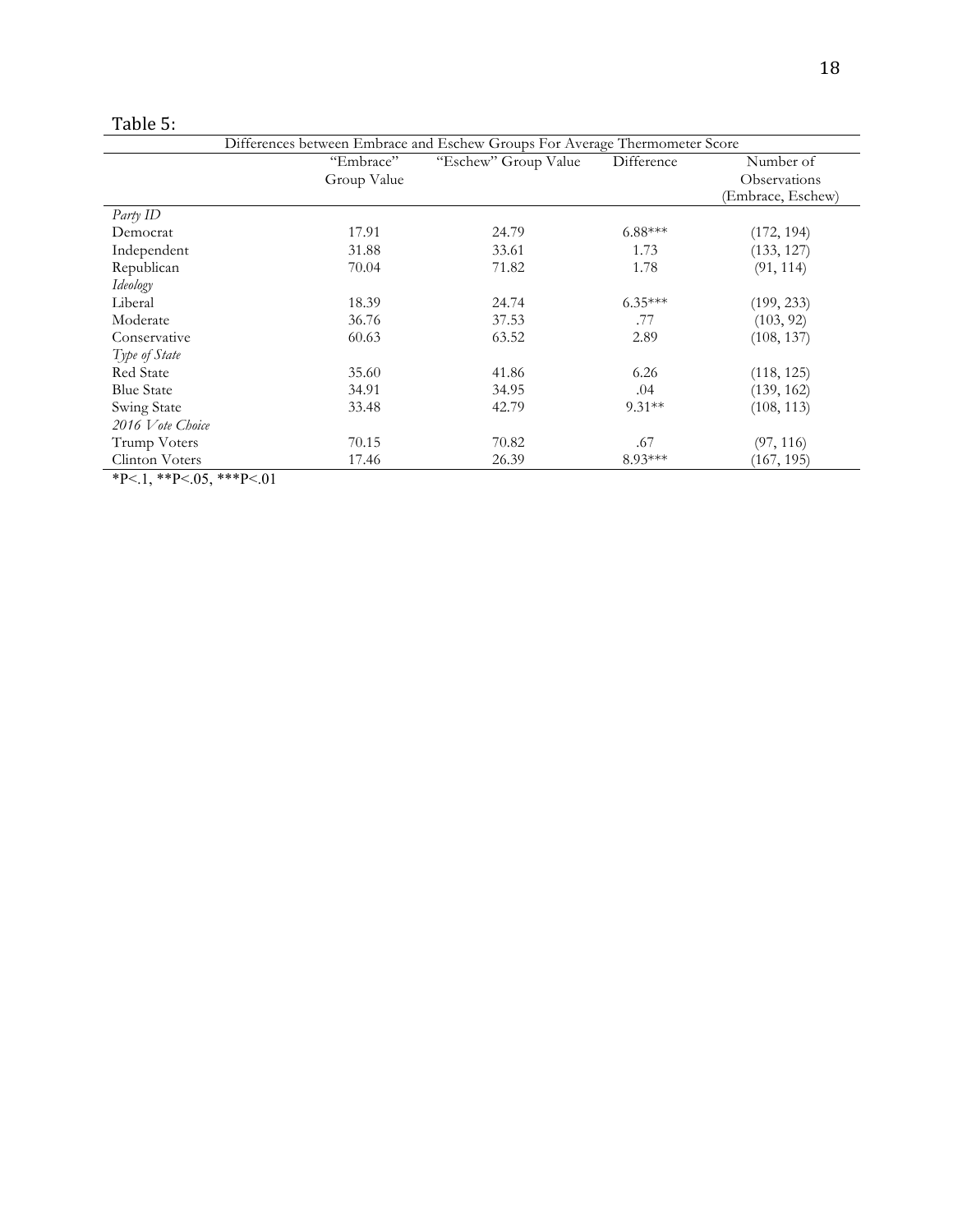| anle |  |
|------|--|
|      |  |

|                   | "Embrace"   | "Ambiguous" Group | Difference | Number of            |
|-------------------|-------------|-------------------|------------|----------------------|
|                   | Group Value | Value             |            | Observations         |
|                   |             |                   |            | (Embrace, Ambiguous) |
| Party ID          |             |                   |            |                      |
| Democrat          | .98         | 1.20              | .22        | (172, 181)           |
| Independent       | 2.30        | 2.43              | .13        | (133, 155)           |
| Republican        | 6.21        | 6.31              | $\cdot$ 1  | (91, 107)            |
| Ideology          |             |                   |            |                      |
| Liberal           | 1.13        | 1.15              | .02        | (199, 206)           |
| Moderate          | 2.86        | 2.59              | $-.27$     | (103, 119)           |
| Conservative      | 5.05        | 5.37              | .32        | (108, 137)           |
| Type of State     |             |                   |            |                      |
| <b>Red State</b>  | 2.89        | 3.36              | .47        | (118, 124)           |
| <b>Blue State</b> | 2.59        | 2.5               | $-.09$     | (139, 184)           |
| Swing State       | 2.46        | 2.80              | .34        | (108, 127)           |
| 2016 Vote Choice  |             |                   |            |                      |
| Trump Voters      | 6.41        | 6.24              | .17        | (97, 124)            |
| Clinton Voters    | .97         | 1.38              | $.41**$    | (167, 180)           |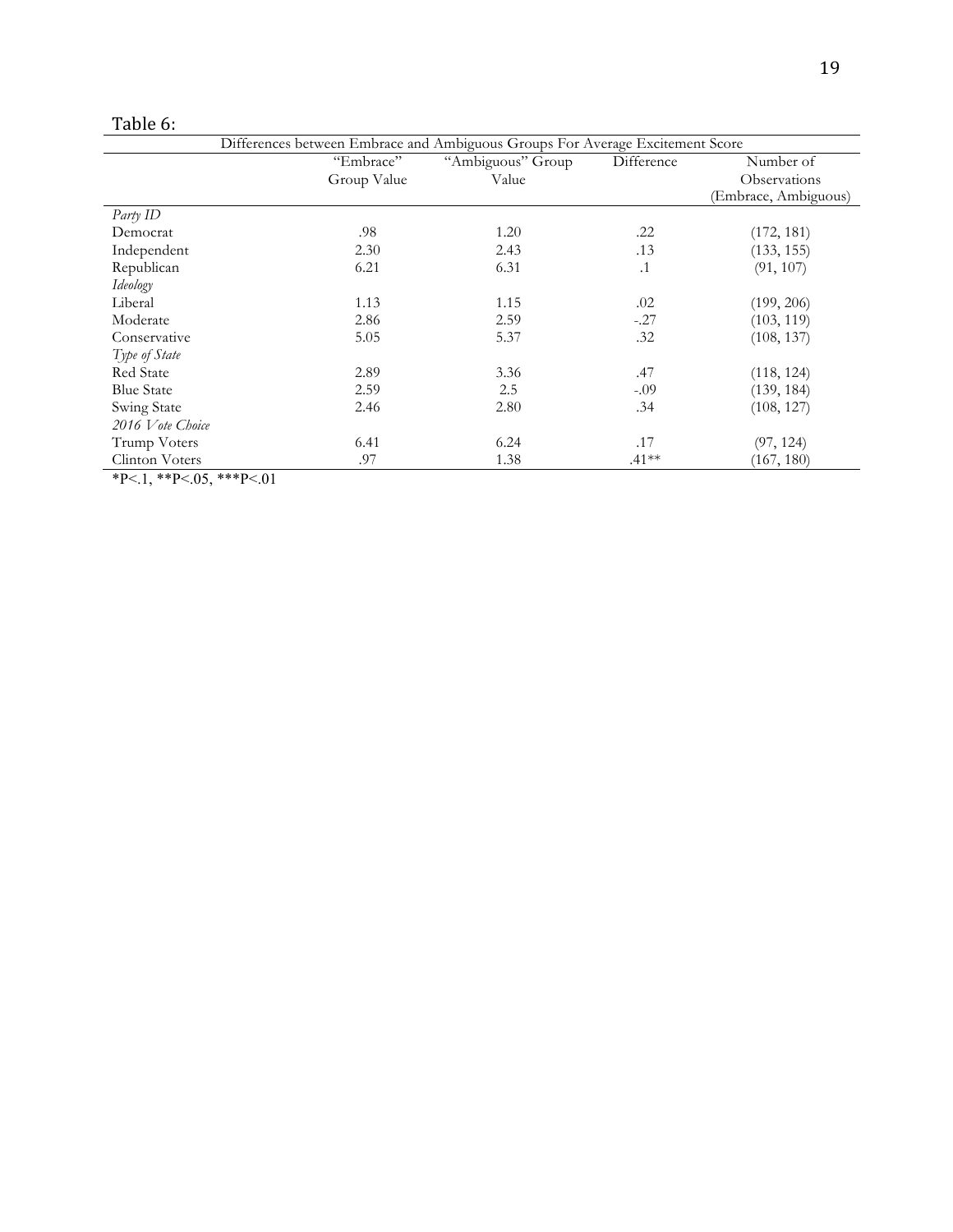|  | . . | H |  |
|--|-----|---|--|
|--|-----|---|--|

|                          | Differences between Embrace and Eschew Groups For Average Excitement Score |                      |            |                   |
|--------------------------|----------------------------------------------------------------------------|----------------------|------------|-------------------|
|                          | "Embrace"                                                                  | "Eschew" Group Value | Difference | Number of         |
|                          | Group Value                                                                |                      |            | Observations      |
|                          |                                                                            |                      |            | (Embrace, Eschew) |
| Party ID                 |                                                                            |                      |            |                   |
| Democrat                 | .98                                                                        | 1.61                 | $.63***$   | (172, 194)        |
| Independent              | 2.30                                                                       | 2.47                 | .17        | (133, 127)        |
| Republican               | 6.21                                                                       | 6.57                 | .37        | (91, 114)         |
| Ideology                 |                                                                            |                      |            |                   |
| Liberal                  | 1.13                                                                       | 1.48                 | $.35*$     | (199, 233)        |
| Moderate                 | 2.86                                                                       | 2.97                 | .11        | (103, 92)         |
| Conservative             | 5.05                                                                       | 5.76                 | $.71*$     | (108, 137)        |
| Type of State            |                                                                            |                      |            |                   |
| <b>Red State</b>         | 2.89                                                                       | 3.28                 | .39        | (118, 125)        |
| <b>Blue State</b>        | 2.59                                                                       | 2.60                 | .01        | (139, 162)        |
| Swing State              | 2.46                                                                       | 3.59                 | $1.13***$  | (108, 113)        |
| 2016 Vote Choice         |                                                                            |                      |            |                   |
| Trump Voters             | 6.41                                                                       | 6.72                 | .31        | (97, 116)         |
| Clinton Voters           | .97                                                                        | 1.65                 | $.68***$   | (167, 195)        |
| ቀከ 21 ቀቀከ 2 ሰሮ ቀቀቀከ 2 ሰ1 |                                                                            |                      |            |                   |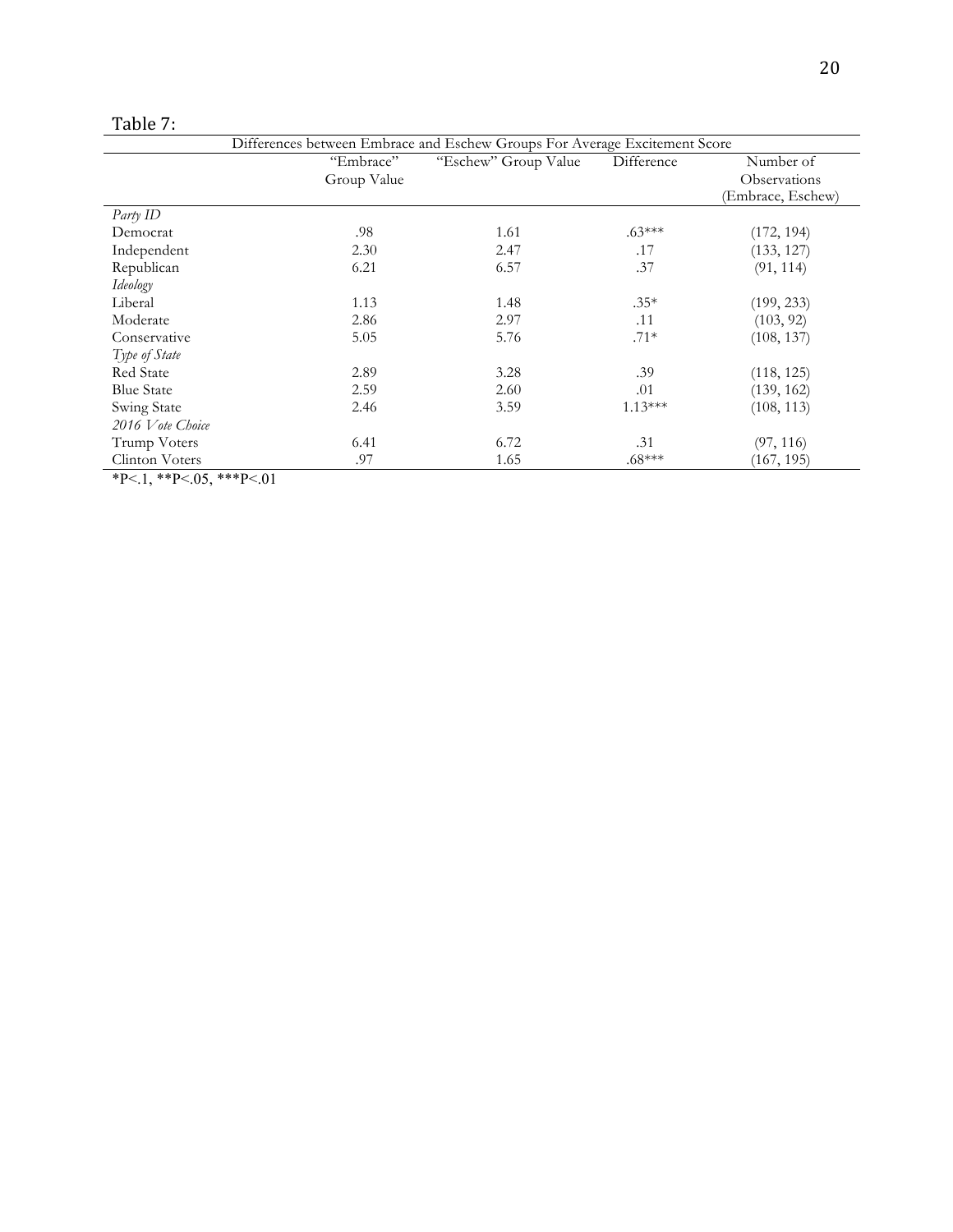| Annendix A |  |
|------------|--|
|------------|--|

| Appendix B: Typology of States |                                         |  |  |
|--------------------------------|-----------------------------------------|--|--|
| <b>Blue States</b>             | CA, CT, DE, HI, IL, NJ, NM, NY, MA, MI, |  |  |
|                                | MN, OR, RI, VT, WA, WI                  |  |  |
| Red States                     | AL, AK, AR, AZ, GA, ID, IN, KS, KY, LA, |  |  |
|                                | MS, MO, MT, NV, SC, SD, TN, TX, UT, WV, |  |  |
|                                | WY                                      |  |  |
| <b>Swing States</b>            | CO, FL, IA, NH, NV, NC, OH, PA, VA).    |  |  |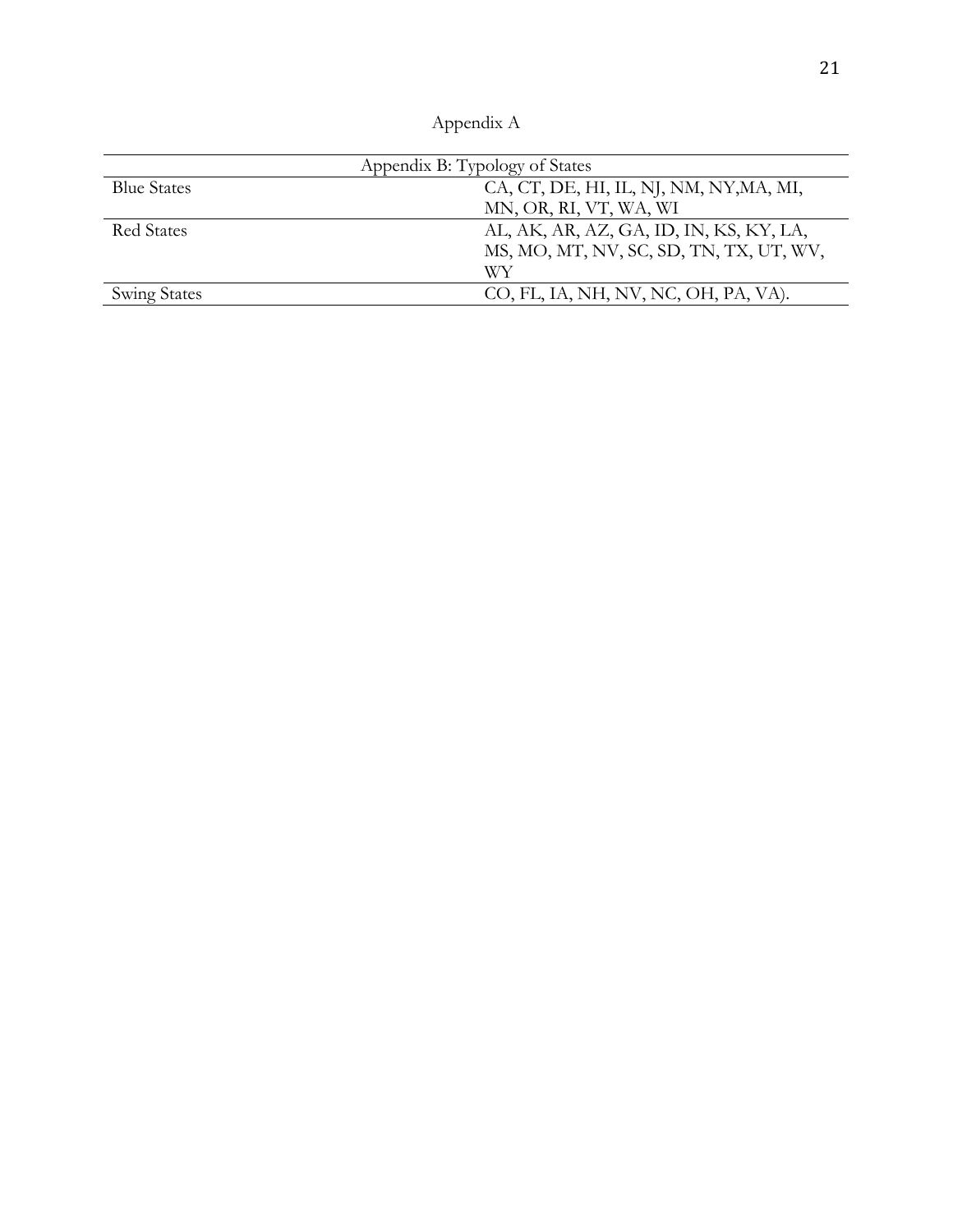| Appendix B |  |
|------------|--|
|------------|--|

| Differences between Embrace and Ambiguous Groups For Average Candidate Preference<br>Numbers Represent Percent of Participants Preferring Republican in Each Group |                          |                            |            |                           |
|--------------------------------------------------------------------------------------------------------------------------------------------------------------------|--------------------------|----------------------------|------------|---------------------------|
|                                                                                                                                                                    | "Embrace"<br>Group Value | "Ambiguous" Group<br>Value | Difference | Number of<br>Observations |
|                                                                                                                                                                    |                          |                            |            | (Embrace, Ambiguous)      |
| <i>Interactions</i>                                                                                                                                                |                          |                            |            |                           |
| Democrats in Red States                                                                                                                                            | 2.27                     | 4.76                       | 2.49       | (44, 42)                  |
| Independents in Red States                                                                                                                                         | 34.15                    | 31.25                      | $-2.9$     | (41, 32)                  |
| Republicans in Red States                                                                                                                                          | 88.46                    | 97.37                      | 8.91       | (26, 38)                  |
| Liberals in Red States                                                                                                                                             | 1.96                     | 7.41                       | 5.45       | (51, 54)                  |
| Moderates in Red States                                                                                                                                            | 41.38                    | 42.86                      | 1.48       | (29, 21)                  |
| Conservatives in Red States                                                                                                                                        | 84.38                    | 90.91                      | 6.53       | (32, 44)                  |
| Democrats in Swing States                                                                                                                                          | 0.00                     | 4.17                       | 4.17       | (43, 48)                  |
| Independents in Swing States                                                                                                                                       | 30.30                    | 37.21                      | 6.91       | (33, 43)                  |
| Republicans in Swing States                                                                                                                                        | 81.48                    | 90.0                       | 8.52       | (27, 30)                  |
| Liberals in Swing States                                                                                                                                           | 1.85                     | 5.88                       | 4.03       | (54, 51)                  |
| Moderates in Swing States                                                                                                                                          | 45.45                    | 43.90                      | $-1.55$    | (22, 41)                  |
| Conservatives in Swing States                                                                                                                                      | 76.67                    | 78.57                      | 1.9        | (30, 28)                  |
| Democrats in Blue States                                                                                                                                           | 0.00                     | 2.94                       | 2.94       | (59, 68)                  |
| Independents in Blue States                                                                                                                                        | 37.21                    | 48.48                      | 11.27      | (43, 66)                  |
| Republicans in Blue States                                                                                                                                         | 88.89                    | 84.85                      | $-4.04$    | (27, 33)                  |
| Liberals in Blue States                                                                                                                                            | 3.12                     | 5.33                       | 2.21       | (64, 75)                  |
| Moderates in Blue States                                                                                                                                           | 31.71                    | 39.22                      | 7.51       | (41, 51)                  |
| Conservatives in Blue States                                                                                                                                       | 77.42                    | 79.63                      | 2.21       | (31, 54)                  |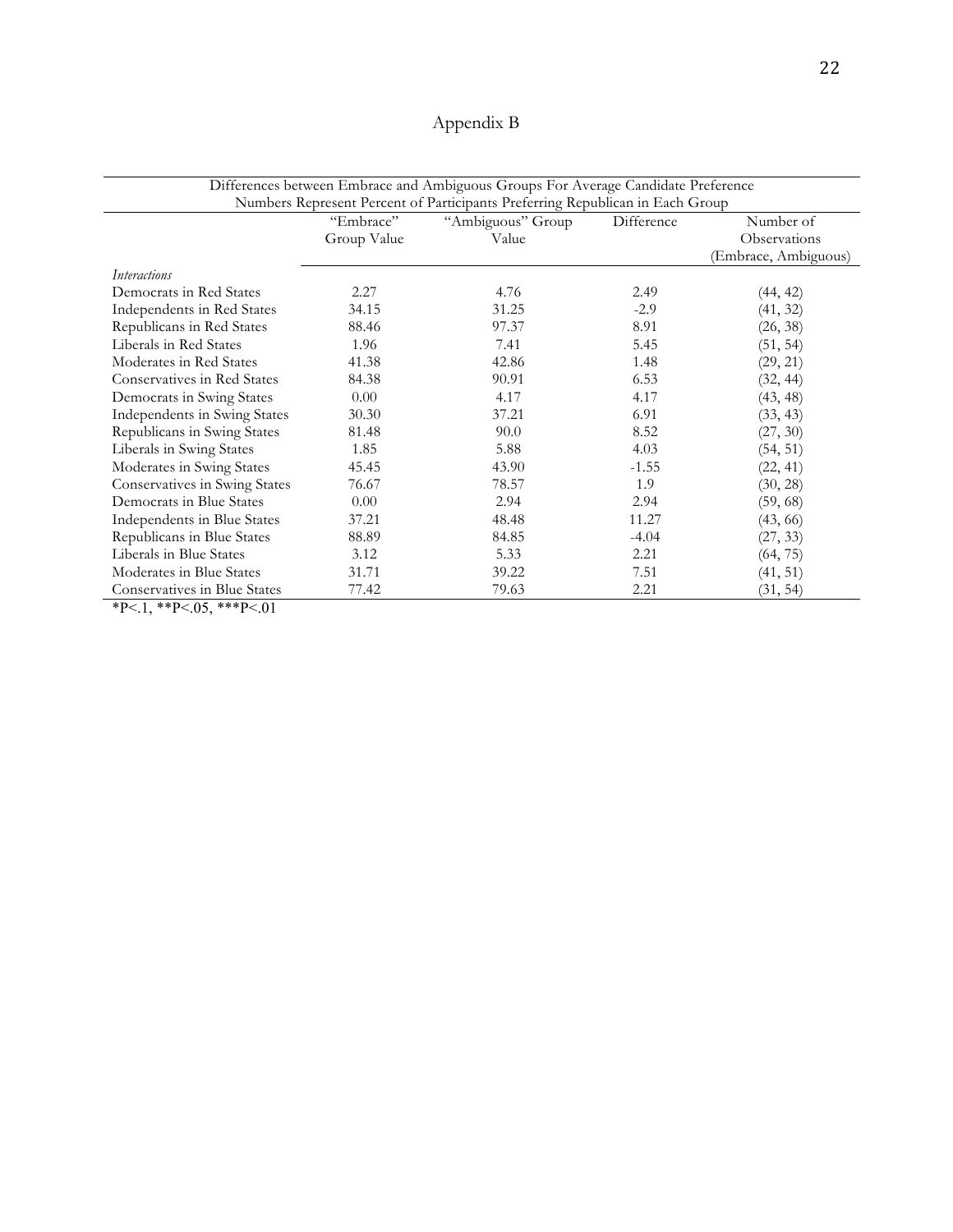|                               | "Embrace"   | Numbers Represent Percent of Participants Preferring Republican in Each Group<br>"Eschew" | Difference | Number of            |
|-------------------------------|-------------|-------------------------------------------------------------------------------------------|------------|----------------------|
|                               | Group Value | Group Value                                                                               |            | Observations         |
|                               |             |                                                                                           |            | (Embrace, Ambiguous) |
| <i>Interactions</i>           |             |                                                                                           |            |                      |
| Democrats in Red States       | 2.27        | 3.92                                                                                      | 1.65       | (44, 51)             |
| Independents in Red States    | 34.15       | 34.38                                                                                     | .23        | (41, 32)             |
| Republicans in Red States     | 88.46       | 84.85                                                                                     | $-3.61$    | (26, 33)             |
| Liberals in Red States        | 1.96        | 1.82                                                                                      | $-.14$     | (51, 55)             |
| Moderates in Red States       | 41.38       | 33.33                                                                                     | $-8.05$    | (29, 24)             |
| Conservatives in Red States   | 84.38       | 82.50                                                                                     | $-1.88$    | (32, 40)             |
| Democrats in Swing States     | 0.00        | 2.13                                                                                      | 2.13       | (43, 47)             |
| Independents in Swing States  | 30.30       | 62.96                                                                                     | 32.66**    | (33, 27)             |
| Republicans in Swing States   | 81.48       | 100.0                                                                                     | 18.52**    | (27, 32)             |
| Liberals in Swing States      | 1.85        | 6.12                                                                                      | 4.27       | (54, 49)             |
| Moderates in Swing States     | 45.45       | 55.00                                                                                     | 9.55       | (22, 20)             |
| Conservatives in Swing States | 76.67       | 91.89                                                                                     | 15.22*     | (30, 37)             |
| Democrats in Blue States      | 0.00        | 2.86                                                                                      | 2.86       | (59, 70)             |
| Independents in Blue States   | 37.21       | 18.37                                                                                     | $-18.84*$  | (43, 49)             |
| Republicans in Blue States    | 88.89       | 83.87                                                                                     | $-5.02$    | (27, 31)             |
| Liberals in Blue States       | 3.12        | 4.35                                                                                      | 1.23       | (64, 92)             |
| Moderates in Blue States      | 31.71       | 34.48                                                                                     | 2.77       | (41, 29)             |
| Conservatives in Blue States  | 77.42       | 70.00                                                                                     | $-7.42$    | (31, 40)             |

# Appendix C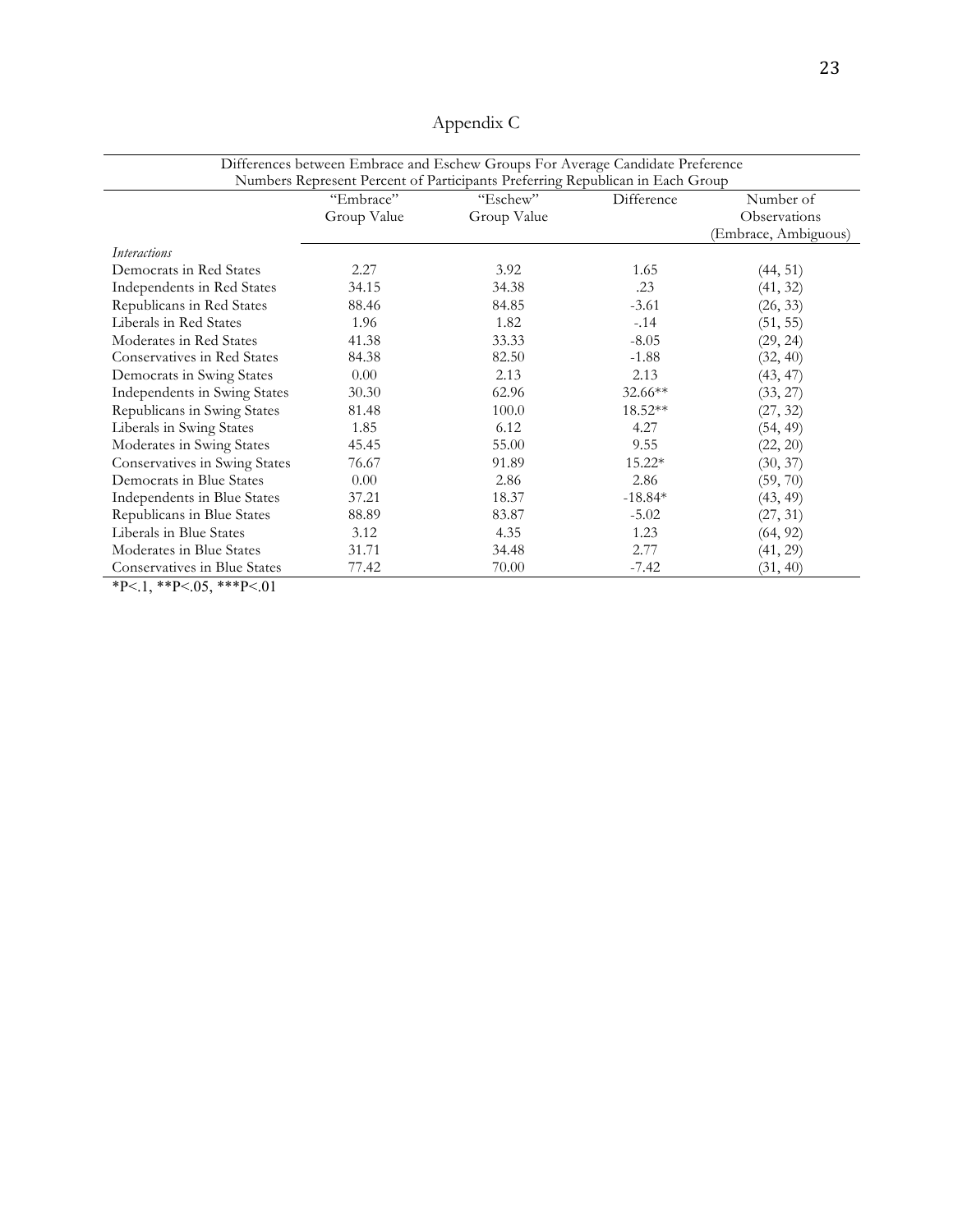|                               | "Embrace"   | "Ambiguous" Group<br>Value | Difference | Number of                            |
|-------------------------------|-------------|----------------------------|------------|--------------------------------------|
|                               | Group Value |                            |            | Observations<br>(Embrace, Ambiguous) |
|                               |             |                            |            |                                      |
| <i>Interactions</i>           |             |                            |            |                                      |
| Democrats in Red States       | 18.89       | 24.71                      | 5.82       | (44, 42)                             |
| Independents in Red States    | 31.27       | 33.66                      | 2.39       | (41, 32)                             |
| Republicans in Red States     | 67.62       | 66.55                      | $-1.07$    | (26, 38)                             |
| Liberals in Red States        | 20.88       | 24.57                      | 3.69       | (51, 54)                             |
| Moderates in Red States       | 29.79       | 40.38                      | 10.59      | (29, 21)                             |
| Conservatives in Red States   | 60.38       | 61.70                      | 1.32       | (32, 44)                             |
| Democrats in Swing States     | 17.72       | 18.77                      | 1.05       | (43, 48)                             |
| Independents in Swing States  | 26.94       | 32.86                      | 5.92       | (33, 43)                             |
| Republicans in Swing States   | 66.14       | 74.20                      | 8.06       | (27, 30)                             |
| Liberals in Swing States      | 18.39       | 16.14                      | $-2.25$    | (54, 51)                             |
| Moderates in Swing States     | 42.00       | 44.22                      | 2.22       | (22, 41)                             |
| Conservatives in Swing States | 56.63       | 62.82                      | 6.18       | (30, 28)                             |
| Democrats in Blue States      | 16.71       | 20.21                      | 3.50       | (59, 68)                             |
| Independents in Blue States   | 36.70       | 33.98                      | $-2.72$    | (43, 66)                             |
| Republicans in Blue States    | 77.07       | 66.45                      | $-10.62*$  | (27, 33)                             |
| Liberals in Blue States       | 16.95       | 19.16                      | 2.21       | (64, 75)                             |
| Moderates in Blue States      | 40.00       | 29.69                      | $-10.31**$ | (41, 51)                             |
| Conservatives in Blue States  | 65.06       | 59.87                      | $-5.19$    | (31, 54)                             |

Appendix D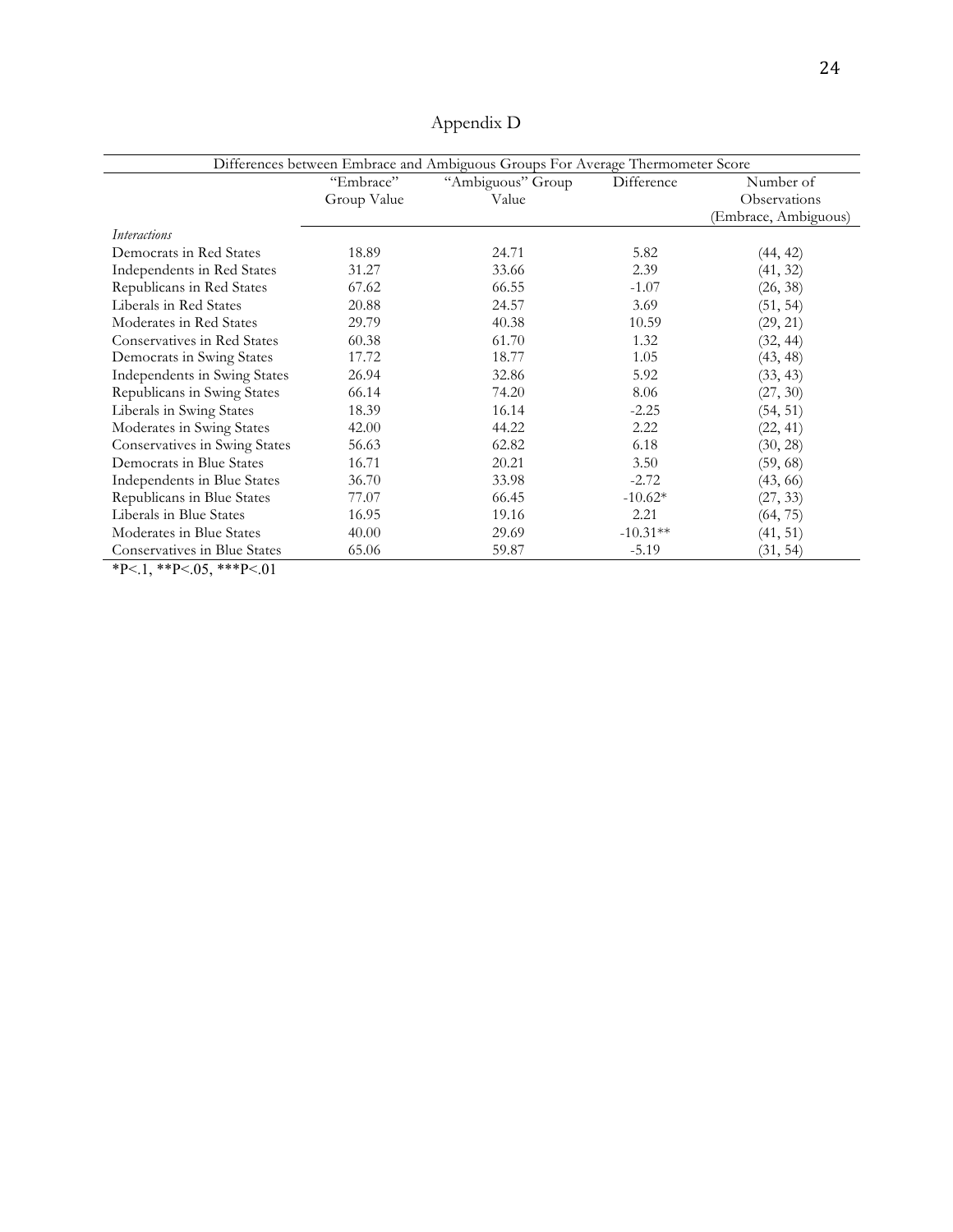|                               | "Embrace"<br>Group Value | "Eschew" Group Value | Difference | Number of<br>Observations |
|-------------------------------|--------------------------|----------------------|------------|---------------------------|
|                               |                          |                      |            | (Embrace, Ambiguous)      |
| <i>Interactions</i>           |                          |                      |            |                           |
| Democrats in Red States       | 18.89                    | 25.78                | 6.89       | (44, 51)                  |
| Independents in Red States    | 41.27                    | 40.56                | 9.29       | (41, 32)                  |
| Republicans in Red States     | 67.62                    | 73.18                | 5.56       | (26, 33)                  |
| Liberals in Red States        | 20.88                    | 28.00                | $7.12*$    | (51, 55)                  |
| Moderates in Red States       | 29.79                    | 33.29                | 3.50       | (29, 34)                  |
| Conservatives in Red States   | 60.38                    | 67.88                | 7.5        | (32, 40)                  |
| Democrats in Swing States     | 17.72                    | 23.19                | 5.47       | (43, 47)                  |
| Independents in Swing States  | 26.94                    | 39.56                | $12.62*$   | (33, 27)                  |
| Republicans in Swing States   | 66.15                    | 72.5                 | 6.35       | (27, 32)                  |
| Liberals in Swing States      | 18.39                    | 24.94                | 6.54       | (54, 49)                  |
| Moderates in Swing States     | 42.00                    | 47.05                | 5.05       | (22, 20)                  |
| Conservatives in Swing States | 56.63                    | 61.68                | 5.05       | (30, 37)                  |
| Democrats in Blue States      | 16.71                    | 23.67                | $6.96*$    | (59, 70)                  |
| Independents in Blue States   | 36.70                    | 27.12                | $-9.58*$   | (43, 49)                  |
| Republicans in Blue States    | 77.07                    | 73.29                | $-3.78$    | (27, 31)                  |
| Liberals in Blue States       | 16.95                    | 22.18                | 5.23       | (64, 92)                  |
| Moderates in Blue States      | 40                       | 37.03                | $-2.97$    | (41, 29)                  |
| Conservatives in Blue States  | 65.06                    | 62.43                | $-2.63$    | (31, 40)                  |

Appendix E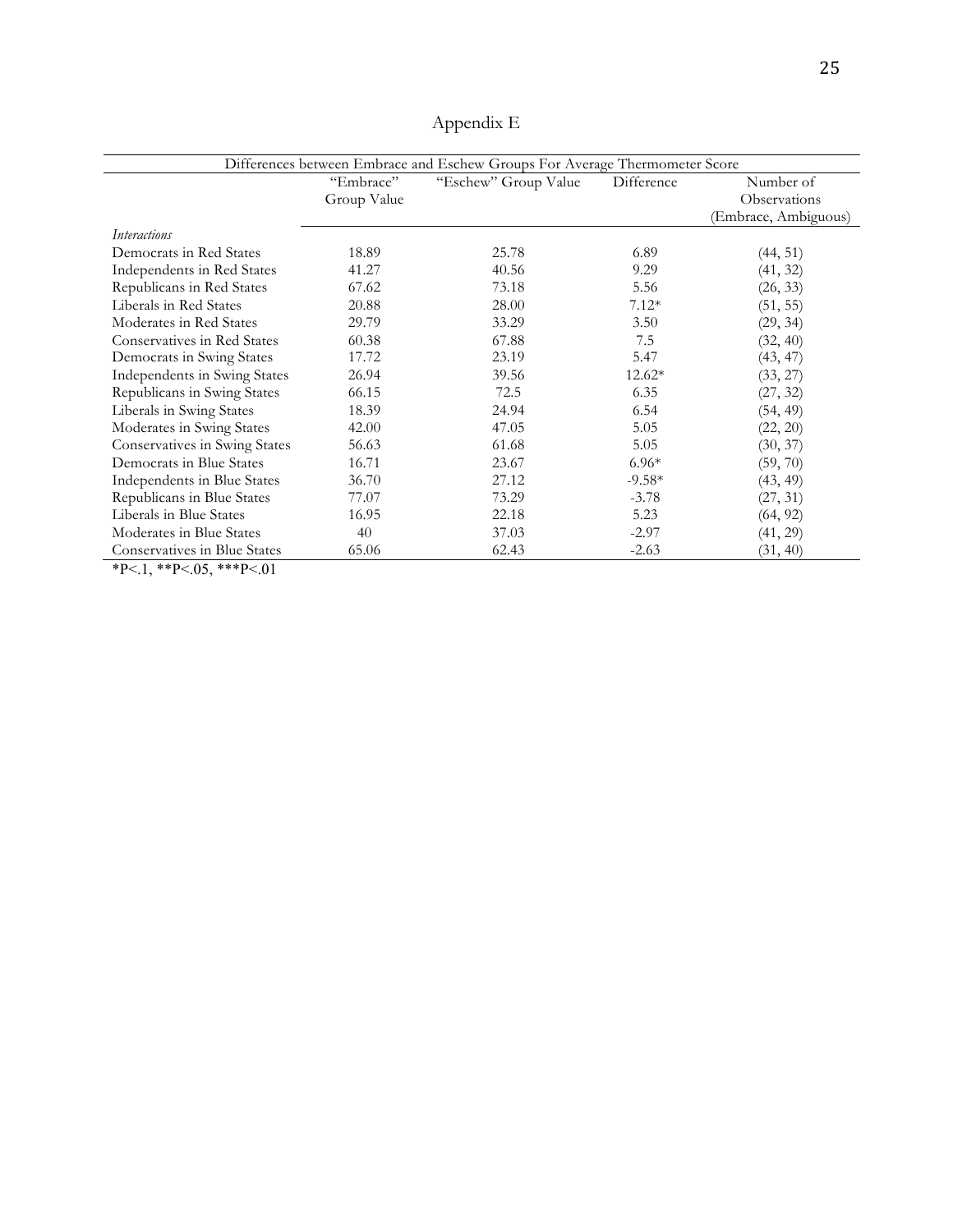|                               | "Embrace"   | "Ambiguous" Group | Difference | Number of                         |
|-------------------------------|-------------|-------------------|------------|-----------------------------------|
|                               | Group Value | Value             |            | Observations<br>(Embrace, Eschew) |
|                               |             |                   |            |                                   |
| <i>Interactions</i>           |             |                   |            |                                   |
| Democrats in Red States       | 1.14        | 1.57              | .43        | (44, 42)                          |
| Independents in Red States    | 2.49        | 2.40              | $-.09$     | (41, 32)                          |
| Republicans in Red States     | 6.08        | 6.29              | .21        | (26, 38)                          |
| Liberals in Red States        | 1.31        | 1.52              | .21        | (51, 54)                          |
| Moderates in Red States       | 2.62        | 3.38              | .76        | (29, 21)                          |
| Conservatives in Red States   | 5.34        | 5.61              | .27        | (32, 44)                          |
| Democrats in Swing States     | .98         | 1.08              | $\cdot$ 1  | (43, 48)                          |
| Independents in Swing States  | 1.70        | 2.26              | .56        | (33, 43)                          |
| Republicans in Swing States   | 5.85        | 6.5               | .65        | (27, 30)                          |
| Liberals in Swing States      | 1.15        | .90               | $-.25$     | (54, 51)                          |
| Moderates in Swing States     | 3.45        | 3.02              | $-.43$     | (22, 41)                          |
| Conservatives in Swing States | 4.27        | 5.43              | 1.16       | (30, 28)                          |
| Democrats in Blue States      | .88         | 1.18              | .30        | (59, 68)                          |
| Independents in Blue States   | 2.74        | 2.45              | $-.29$     | (43, 66)                          |
| Republicans in Blue States    | 6.70        | 6.00              | $-.7$      | (27, 33)                          |
| Liberals in Blue States       | 1.06        | 1.00              | $-.06$     | (64, 75)                          |
| Moderates in Blue States      | 2.88        | 1.94              | $-.94*$    | (41, 51)                          |
| Conservatives in Blue States  | 5.58        | 5.19              | $-.39$     | (31, 54)                          |

Appendix F

 $\frac{\text{Conservative in blue state}}{P^2}$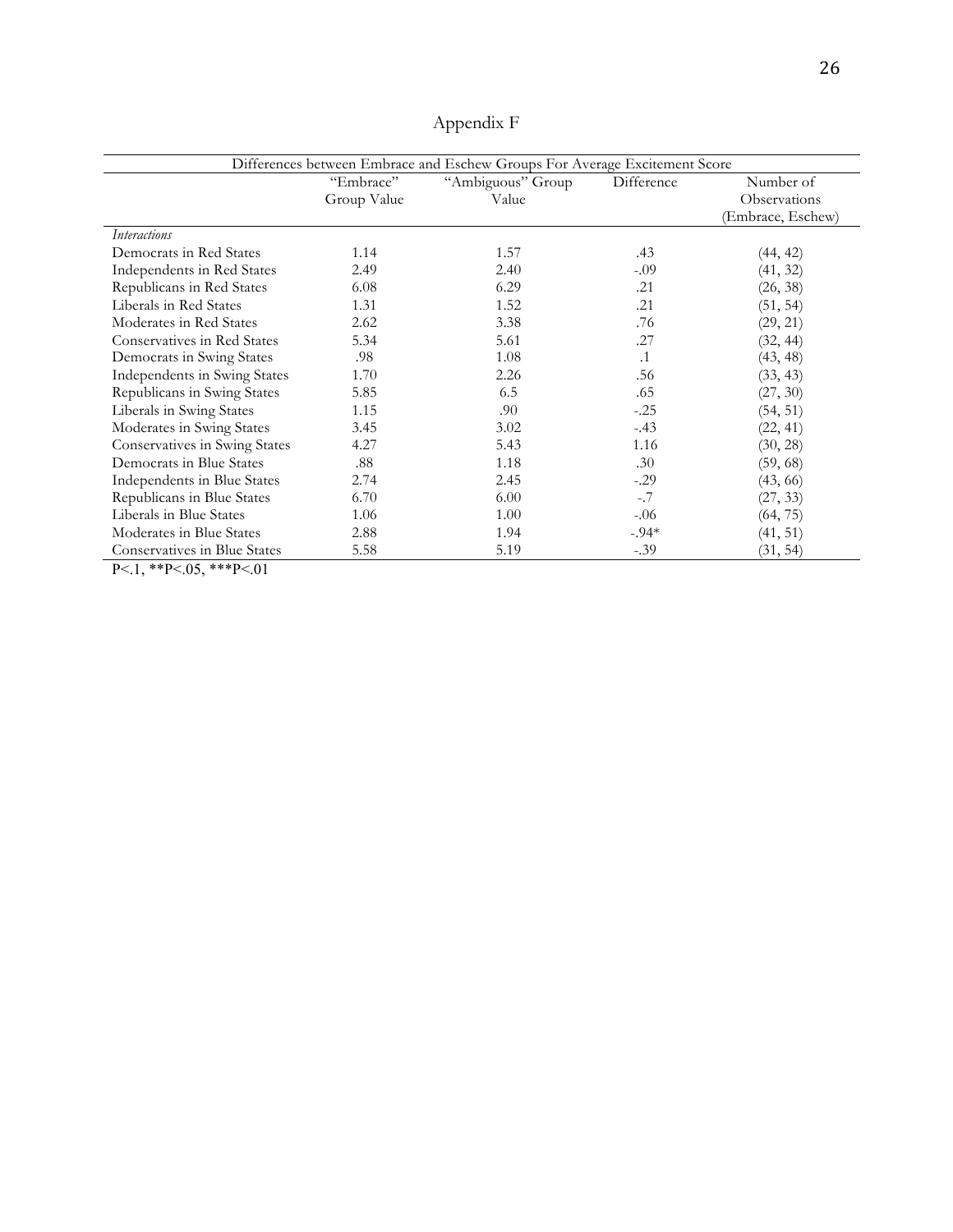|                               | "Embrace"<br>Group Value | "Eschew" Group Value | Difference | Number of<br>Observations<br>(Embrace, Eschew) |
|-------------------------------|--------------------------|----------------------|------------|------------------------------------------------|
| <b>Interactions</b>           |                          |                      |            |                                                |
| Democrats in Red States       | 1.14                     | 1.76                 | $.62*$     | (44, 51)                                       |
| Independents in Red States    | 2.49                     | 2.75                 | .26        | (41, 32)                                       |
| Republicans in Red States     | 6.08                     | 6.60                 | .52        | (26, 33)                                       |
| Liberals in Red States        | 1.31                     | 1.60                 | .29        | (51, 55)                                       |
| Moderates in Red States       | 2.62                     | 2.58                 | $-.04$     | (29, 24)                                       |
| Conservatives in Red States   | 5.34                     | 6.18                 | .84        | (32, 40)                                       |
| Democrats in Swing States     | .98                      | 1.53                 | .55        | (43, 47)                                       |
| Independents in Swing States  | 1.70                     | 3.19                 | $1.49**$   | (33, 27)                                       |
| Republicans in Swing States   | 5.85                     | 7.28                 | $1.43*$    | (27, 32)                                       |
| Liberals in Swing States      | 1.15                     | 1.51                 | .36        | (54, 49)                                       |
| Moderates in Swing States     | 3.45                     | 4.05                 | .60        | (22, 20)                                       |
| Conservatives in Swing States | 4.27                     | 6.19                 | 1.92**     | (30, 37)                                       |
| Democrats in Blue States      | .88                      | 1.43                 | $.55*$     | (59, 70)                                       |
| Independents in Blue States   | 2.74                     | 2.04                 | $-.70$     | (43, 49)                                       |
| Republicans in Blue States    | 6.70                     | 6.42                 | $-.28$     | (27, 31)                                       |
| Liberals in Blue States       | 1.06                     | 1.34                 | .28        | (64, 92)                                       |
| Moderates in Blue States      | 2.88                     | 2.93                 | .05        | (41, 29)                                       |
| Conservatives in Blue States  | 5.58                     | 5.30                 | $-.28$     | (31, 40)                                       |

Appendix G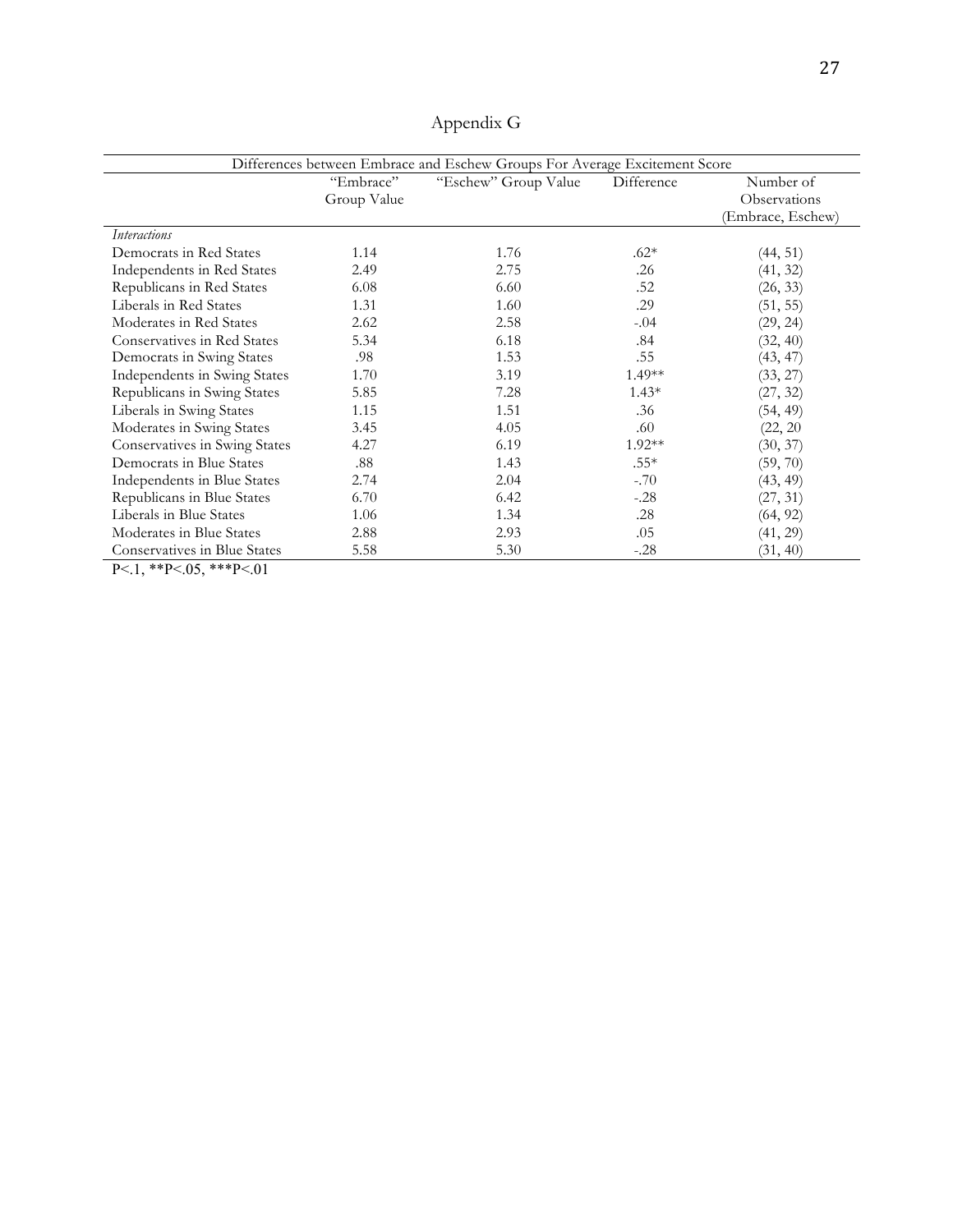#### References

Abramowitz, Alan. "National Issues, Strategic Politicians, and Voting Behavior in the 1980 and 1982 Congressional Elections." *American Journal of Political Science* (1984): 710-721.

---. "Economic Conditions, Presidential Popularity, and Voting Behavior in Midterm Congressional Elections." *The Journal of Politics* 47:1 (1985): 31-43.

Abramowitz, Alan and Jeffrey Allan Segal. *Senate Elections*. Ann Arbor: University of Michigan Press, 1992.

Adams, James, Benjamin G. Bishin and Jay K. Dow. "Representation in Congressional Campaigns: Evidence for Discounting/Directional Voting in the U.S. Senate Elections." *Journal of Politics* 66 (2004): 348-73.

Brady, David W., John F. Cogan, Brian J. Gaines, and Douglas Rivers. "the Perils of Presidential Support: How the Republicans Took the House in the 1994 Midterm Elections." *Political Behavior* 18 (1996): 345-367.

Brady, David W., Brandice Canes-Wrone, and John F. Cogan. "Differences in legislative voting behavior between winning and losing House incumbents." *Continuity and change in House Elections* (2000): 149-177.

Campbell, James. "The Electoral Consequences of Issue Ambiguity: An Examination of the Presidential Candidates' Issue Positions from 1968 to 1980." *Political Behavior* 5:3 (1983): 277- 291.

Campbell, James and Joe Sumners. "Presidential Coattails in Senate Elections," *The American Political Science Review* 84:2 (1990): 513-524.

Chaturvedi, Neilan S. "Kings of the Hill: An Examination of Centrist Behavior in the United States Senate." *Social Science Quarterly* (2017) *forthcoming.* doi:10.1111/ssqu.12362.

Cover, Albert D. "Presidential Evaluations and Voting for Congress." *The American Journal of Political Science* 30 (1986): 786-801.

Downs, Anthony. "An economic theory of political action in a democracy."*The journal of political economy* (1957): 135-150.

Fiorina, Morris P. *Divided Government*. New York: Macmillan, 1992.

Grofman, Bernard. "The Neglected Role of the Status Quo in Models of Issue Voting." *Journal of Politics* 47 (1985): 230-237.

Gronke, Paul, Jeffrey Koch, and J. Matthew Wilson. "Follow the Leader? Presidential Approval, Presidential Support, and Representatives' Electoral Fortunes," *The Journal of Politics* 65:3 (2003): 785-808.